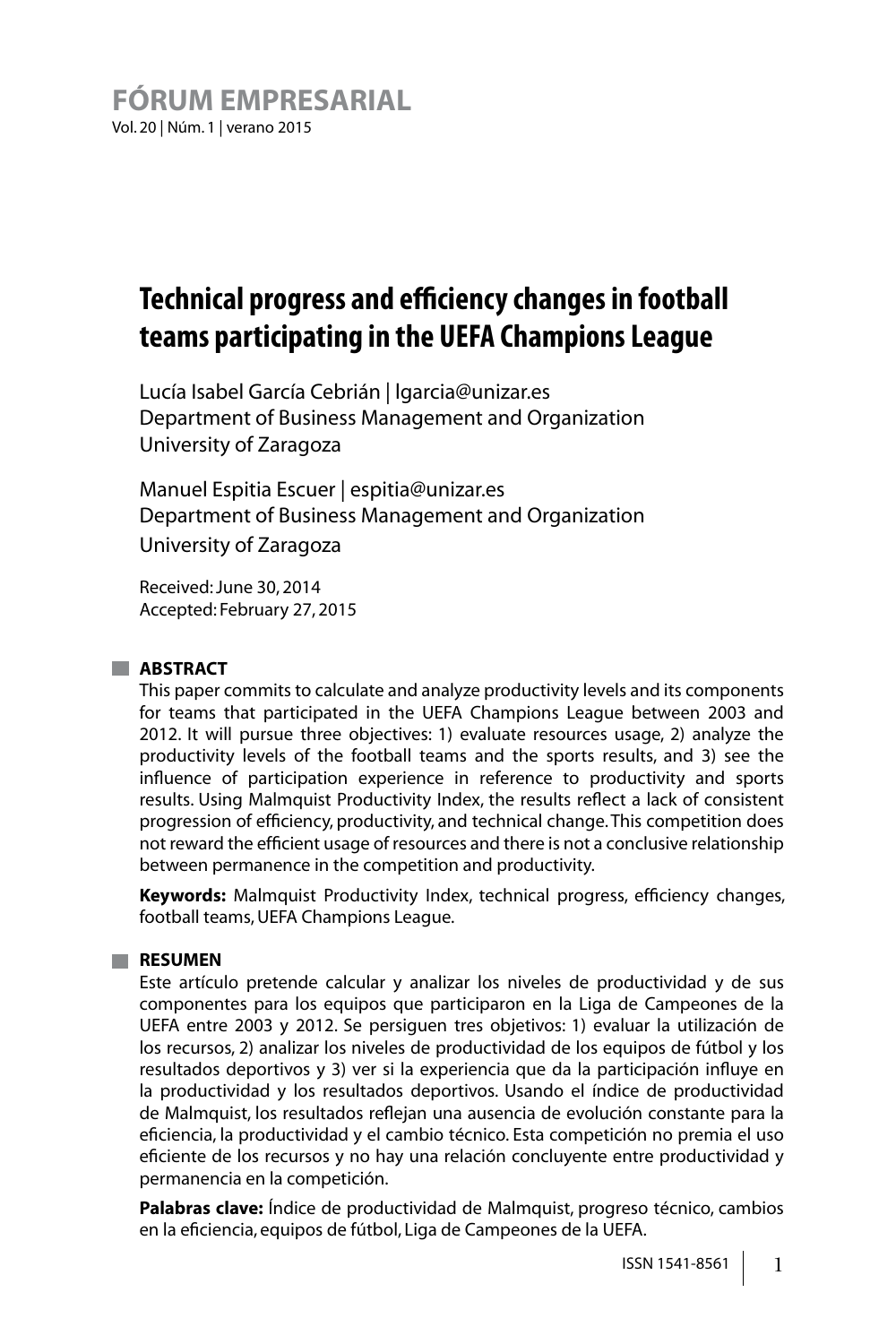The fundamental reason that justifies this research is that football clubs are organizations in the economic sense of the term and, as organizations, they manage resources to achieve their objectives. Consequently, the appropriate use of resources can be a criterion for evaluating the performance of football clubs. In the field of economics, the concepts of efficiency and productivity are applicable to all agents and constitute a tool for evaluating the success of management. The industrial productivity is an object of continuous analysis because the success in business and economic competitiveness depends on it.

Level calculations of efficiency and productivity achieved by an organization adhere predominantly to its productive activities. However, the effects of the recommendations that can be drawn from this analysis go beyond production function, since an improvement in efficiency would imply obtaining the same amount of product with fewer productive resources, which in turn would cause costs to decrease and hence profits to increase. Therefore, the conclusions of this analysis should be interpreted initially from a technical viewpoint, but a more general interpretation of the management of the organization is also possible.

In reference to football clubs, the production process consists of training and playing the games in the competitions in which the team participates. The recommendations derived from the levels of efficiency and productivity achieved refers to the plays made during the games; but its ultimate purpose is fundamentally economic (i.e. to make proposals for achieving organizational efficiency).

The aim of this paper consists of three parts. First, it will evaluate the use that football teams have made of the resources available to them, considering that this has an impact on the costs and the profits of the clubs. Secondly, it related to productivity levels calculated here and the sports success of the teams in the sample with the experience acquired through the participation in the competition over a prolonged period. Third, it will determine if there is any relationship between increase in productivity and the sports results of the team for determining whether an adequate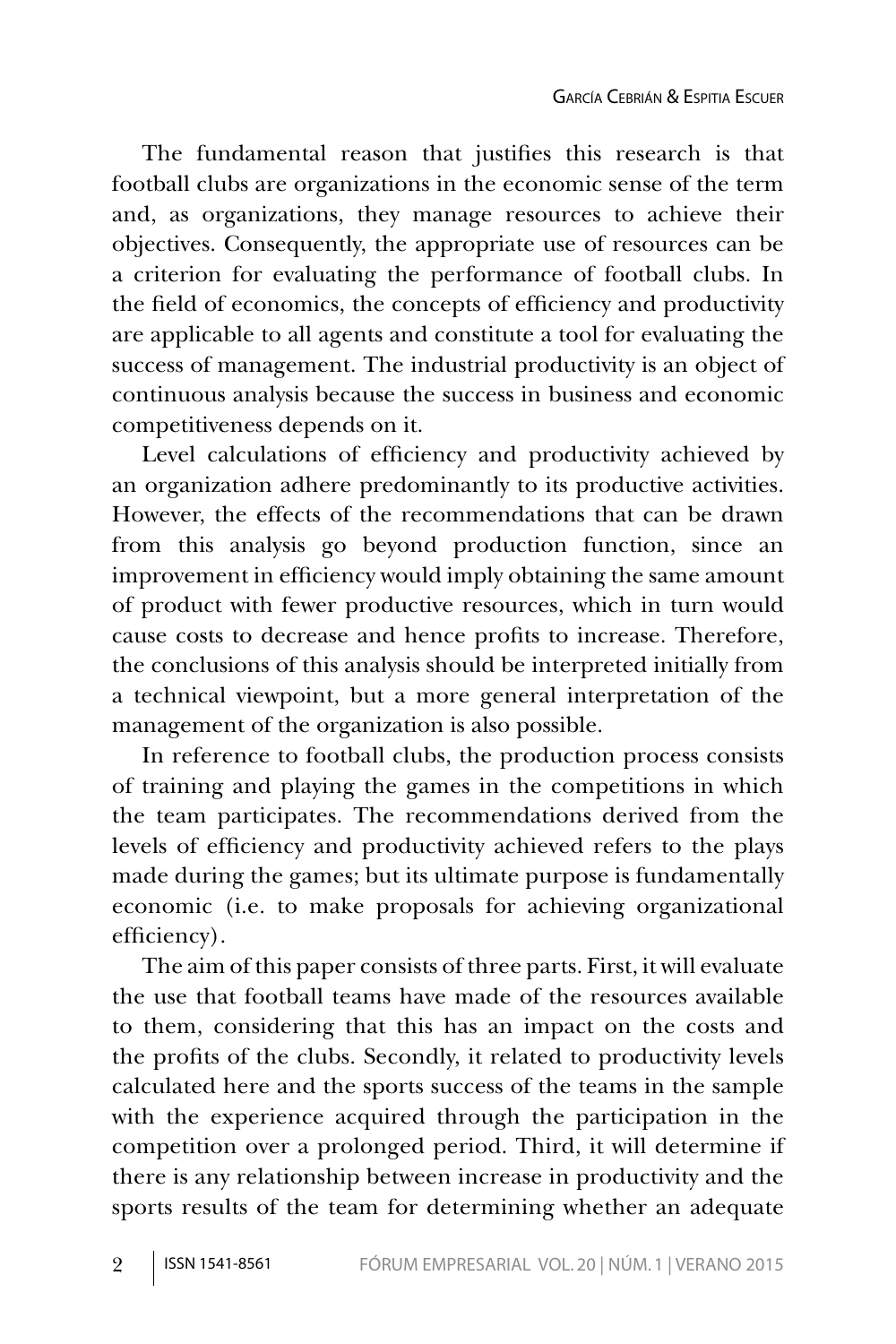use of the factors of production available is necessary to win a competition.

The research sample consists of the football teams that participated in the Union of European Football Association (UEFA) Champions League between the years 2003 and 2012. Since the data available spans several seasons, a dynamic analysis is performed rather than a season-by-season analysis. Due to this, the productivity growth of the football teams is calculated using the Malmquist index and its component parts of technical and efficiency change, will be used to assess which European football teams achieved their sporting results without wasting resources. Nevertheless, the overall activity of the teams is not taken into account. This paper only analyses the variation in productivity of performance on the field, corresponding to the second and final stages of productive process in football teams (Carmichael & Thomas, 1995; Carmichael, Thomas, & Ward, 2000; Schofield, 1988). The remaining sections of this paper are structured as follows: the Malmquist index as a measure of the change in productivity; what could constitute the representative function of the productive activity of football teams; the results obtained from the sample; and finally the most relevant conclusions.

#### **PRODUCTIVITY MEASUREMENT USING THE MALMQUIST INDEX**

The analysis and calculation of productivity has been a research topic for a long time leading to several proposals. The easiest way of calculating productivity is by means of the ratio output/input, but it has the inconvenience of showing as an improvement of productivity a substitution of productive resources. Aiming to solve this, the calculations of Total Factor Productivity is proposed. This index maintains the structure of the former productivity ratio because is also calculated as a quotient, but it takes index numbers as measure of the variety of produced outputs and used inputs by organizations. These two ratios provide two different ways of calculation, but they are not concerned about the causes of productivity changes.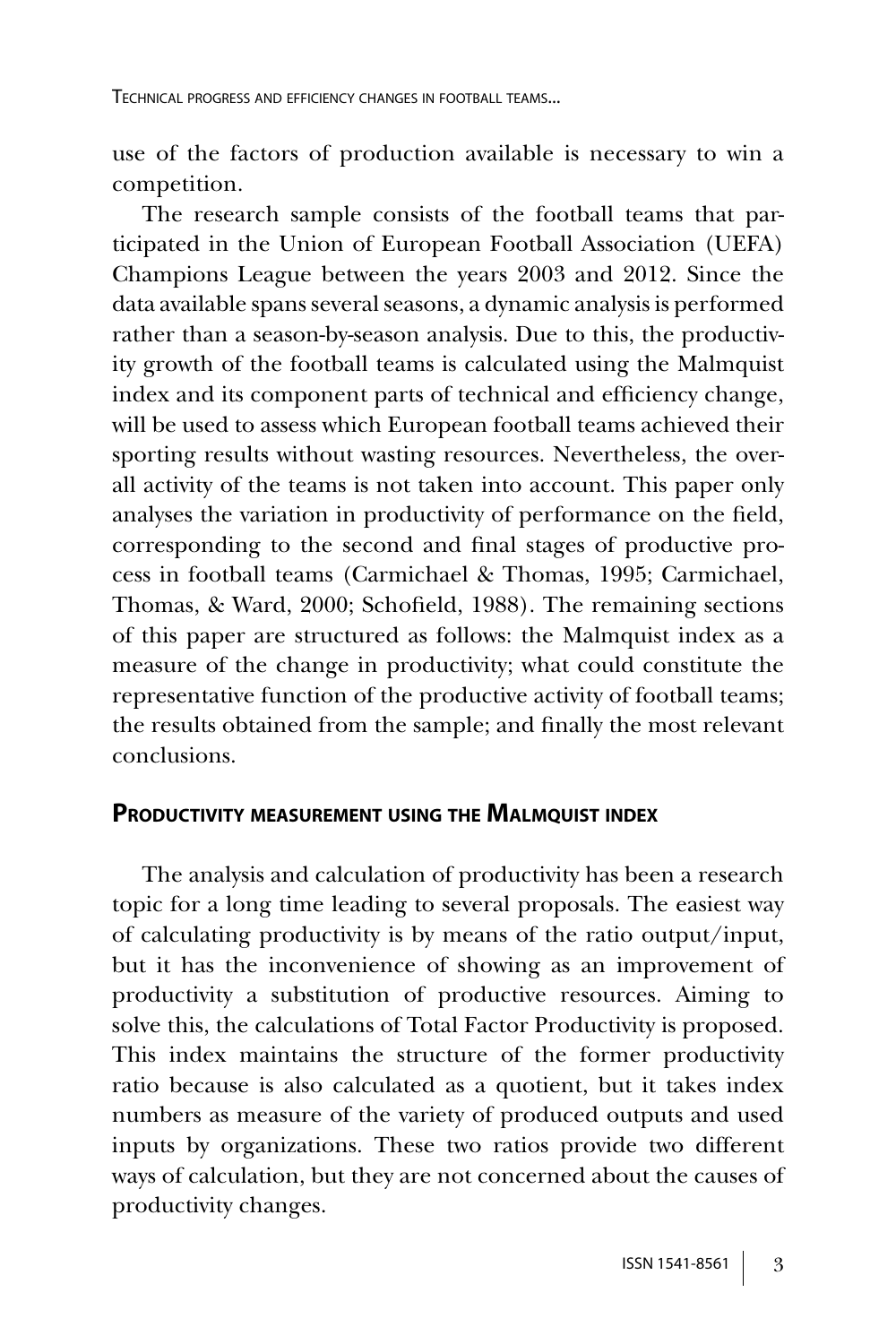According to Grosskopf (1993), productivity growth can be calculated considering that organizations use their resources efficiently (so, technical progress only is at the origin of that growth) or, on the contrary, taking into account the possibility that some inefficiency may exist. Productivity growth is, then, the net change of the amount of output produced due to efficiency change and technical change (this being the second approach and adopted in this research paper from the same author).

In consequence, as a first step to calculate productivity according to the theoretical frame adopted in this paper reference to the methods for evaluating efficiency is needed. Farrell (1957) uses as departure point to calculate efficiency the concept of isoquant established in Economic Theory, designating organizations by the combination of their outputs and inputs, placing those on the isoquant as efficient or those over the isoquant as inefficient.

In fact, inefficient organizations are wasting inputs because they are using them in higher quantities than necessary and they have the opportunity of saving resources moving to the isoquant. Next, Farrell (1957) proposes the estimation of the isoquant as the frontier of real values of production and input consumption of a sample composed by several organizations.<sup>1</sup>

Using the proposal of Grosskopf (1993), measuring productivity falls within the frontier methods for measuring efficiency, she states that efficiency changes are changes in the distance between an observation and the technology frontier over time and the technical change could be interpreted as the change in the location of the frontier itself over time.

Among the various approaches in existence for calculating efficiency using frontier methodology from real sample data, this study has opted for the Data Envelopment Analysis (DEA). This analysis has the advantage of not requiring specification of the production function, and calculates the efficiency ratio of the units that make up the sample to be studied by solving the following linear programming problem: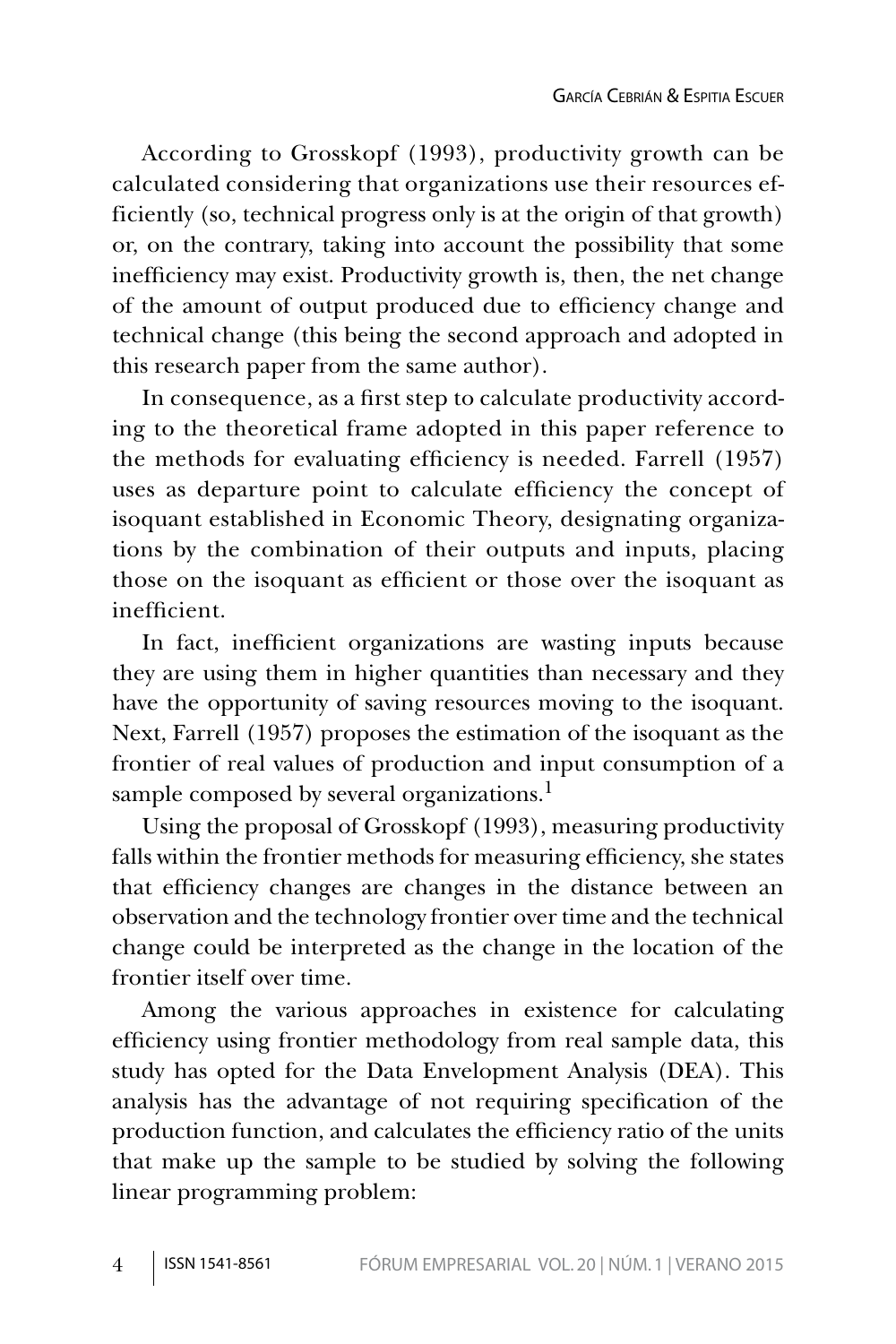Min. 
$$
\lambda_i
$$
  
s.t.  $\lambda_i^* x \ge u^* X$  (1)  
 $y \le u^* Y$   
 $u \in R^+$ 

where:  $\lambda_i$  is the efficiency ratio obtained by solving the problem and is related to the distance among the combination of inputs and outputs of unit i and the frontier representative of the isoquant;

> x is the vector of the quantities of n inputs used by the unit i;

> y is the vector of the quantities of m outputs obtained by the unit i;

> X is the matrix of the quantities of n inputs used by the k sample units;

> Y is the matrix of the quantities of m outputs obtained by the k sample units;

u is the vector of coefficients as a result of the problem. The formulation of the problem (1) assumes constant returns to scale and has adopted an input orientation whereby  $\mathbf{l_i}$  is interpreted as the rate at which the amounts of all productive resources used by the unit under analysis should be reduced, such that it could be situated on the isoquant or frontier and could be classified as efficient. If the sample under study is composed by k organizations, problem (1) has to be solved k times, one for each unit in the sample. Therefore, all those units in the sample whose  $\mathbf{l}_{\mathbf{i}}$  takes on a value equal to unity will be classified as efficient, and they are placed on the isoquant, while those which have a value for the ratio  $\mathbf{l_i}$  lower than one, will be inefficient because they are over the isoquant. The justification for knowing the efficiency ratio of the organizations is to propose actions that will allow the inefficient ones to situate them on the isoquant and thereby produce the actual quantity of product, but with a reduced consumption of resources, reducing their costs.

Problem (1) allows the efficiency value of a unit to be calculated in a given period taking into consideration the data of the entire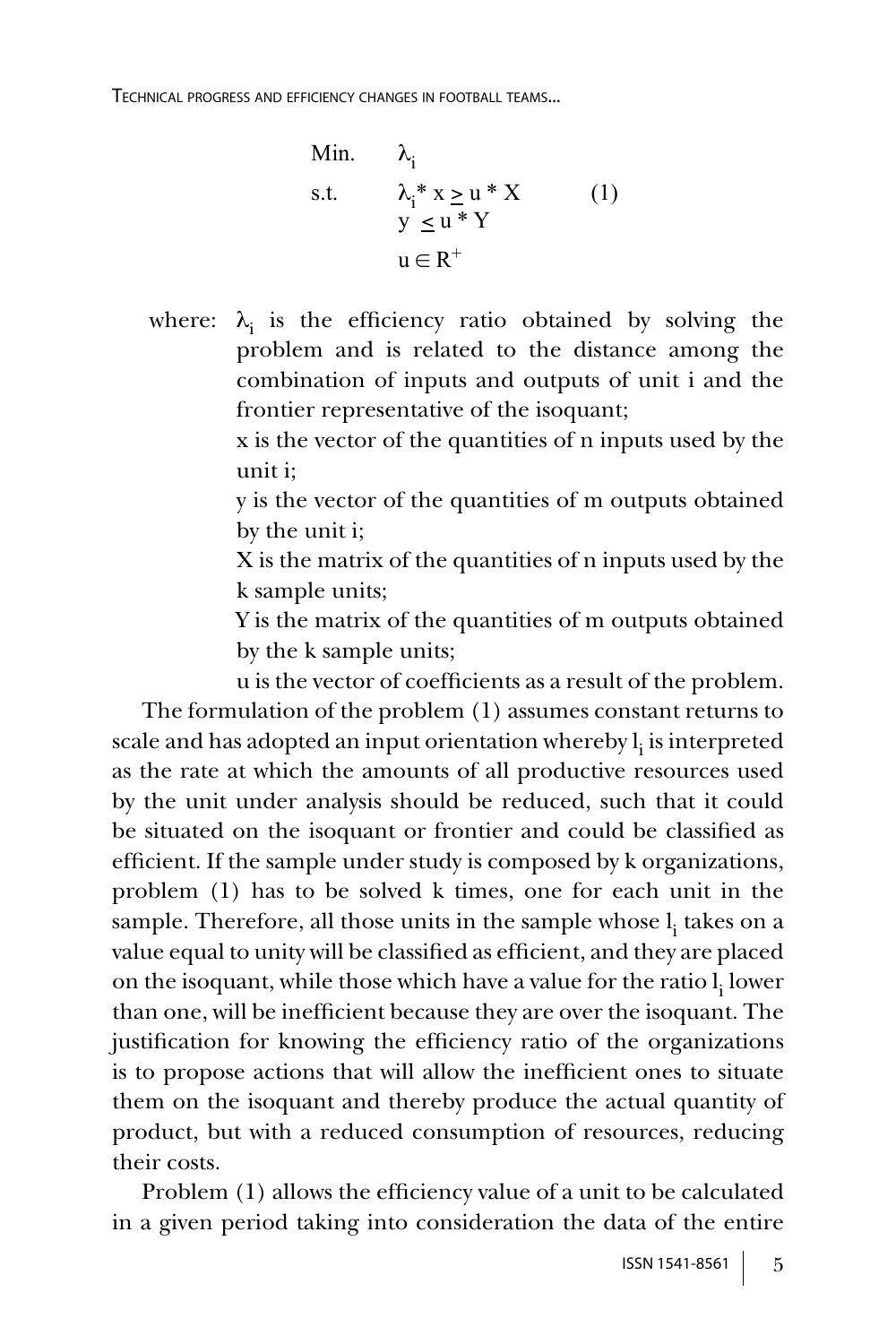$1/2$ 

sample for the same period. The efficiency of an organization can also be calculated for one period using as reference a different period. This would allow us to calculate the Malmquist index using the following expression:

$$
M_0(x^{t+1}, y^{t+1}, x^t, y^t) = \left[ \frac{\lambda^t(x^{t+1}, y^{t+1})}{\lambda^1(x^t, y^t)} * \frac{\lambda^{t+1}(x^{t+1}, y^{t+1})}{\lambda^{t+1}(x^t, y^t)} \right]^{1/2}
$$
(2)

The superscript accompanying λ represents the period from which the input and output values of the pooled sample have been taken to form the efficient frontier that will serve as reference for the efficiency calculation. Moreover, *x* and *y* represent, respectively, the quantities of inputs used and outputs obtained by the unit under study, and superscripts indicate the period to which they refer.

With the aim of measuring the productivity growth of an organization, Grosskopf (1993) proposes the use of the geometric mean of two Malmquist indexes by means of the calculation of the following expression:

$$
M_0(x^{t+1},y^{t+1},x^{t},y^{t})=\frac{\lambda^{t+1}\ (x^{t+1},y^{t+1})}{\lambda^{t}\ (x^{t},y^{t})}*\overline{\left[\frac{\lambda^{t}(x^{t+1},y^{t+1})}{\lambda^{t+1}(x^{t+1},y^{t+1})}\ast\frac{\lambda^{t}(x^{t},y^{t})}{\lambda^{t+1}\ (x^{t},y^{t})}\right]^{2}}(3)
$$

According to Grosskopf (1993), breaking down the Malmquist index as presented in (3) allows the two components, to be calculated: the term outside the brackets would be the efficiency change and the bracketed term, the technical change.

Since the Malmquist index calculation requires efficiency using the data of the sample units from a different period in time as reference, it no longer supports that these efficiency values are bounded by unity, therefore it should come as no surprise that some of them have values greater than one. Both the efficiency and technical changes may take on values less than, equal to, or greater than, one. An efficiency change value less than unity means that the efficiency of the organization under study has decreased over time since its value is lower at period t+1 with respect to period t, therefore, in period t, this organization has been closer to the frontier than in period t+1. The interpretation is the opposite in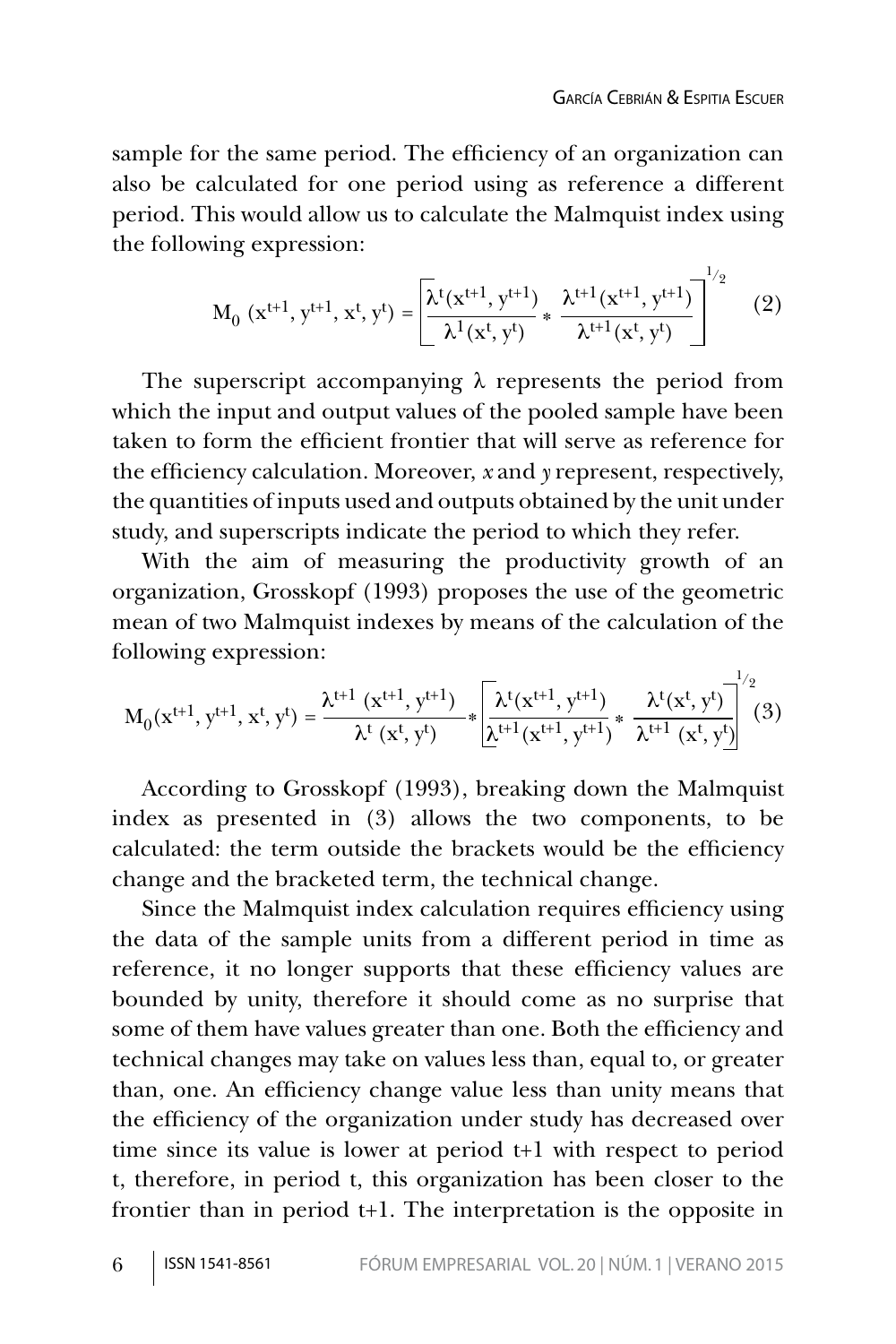the case of a value greater than one, and a ratio equal to one means that there has been no change in efficiency.

If technical change shows a value less than one, it means that the isoquant representing technology in period t+1 is farther from the coordinate origin than in the preceding period; this indicates that more quantities of resources are needed for reaching the same quantity of output, so there has been a technical regress. It is also possible that it exhibits a value greater than unity, which would have the opposite interpretation, while a value equal to one would indicate that no technical change has taken place. Nevertheless, the interpretation of the values resulting from the calculation of technical change requires an additional comment. In the case of efficiency change, maybe not all sample units under study are in the same situation in reference to the technical change experienced. In the first case, however, this should not seem strange nor require additional explanation, when this occurs for the technical change values indicate that some of the units in the sample have experienced technical progress, while others have regressed. Given that the technical change is related to the variation of the position of the isoquant relative to the coordinate axes, a priori this contradiction should not arise. The explanation is, when within the sample there are organizations that have experienced both technical progress and regress, the technology isoquants for the periods studied intersect. However, the fact that all of the organizations in a sample show the same type of technical change for a given period does not necessarily mean that the isoquants do not cross, but it may indicate that when represented on a graph of the isoquants, the units studied are situated in a space where intersection does not occur.

Finally, the Malmquist index may exhibit values less than, or equal to, one. If the Malmquist index for an organization in the sample is less than one, the interpretation is the organization's productivity has decreased, if it is greater than one, it has increased, and has not changed for those cases where the index is equal to unity. Each one of these three possible values may be the result of the combination of different efficiency and technology change values, which, as shown in the figure below, would have a different interpretation.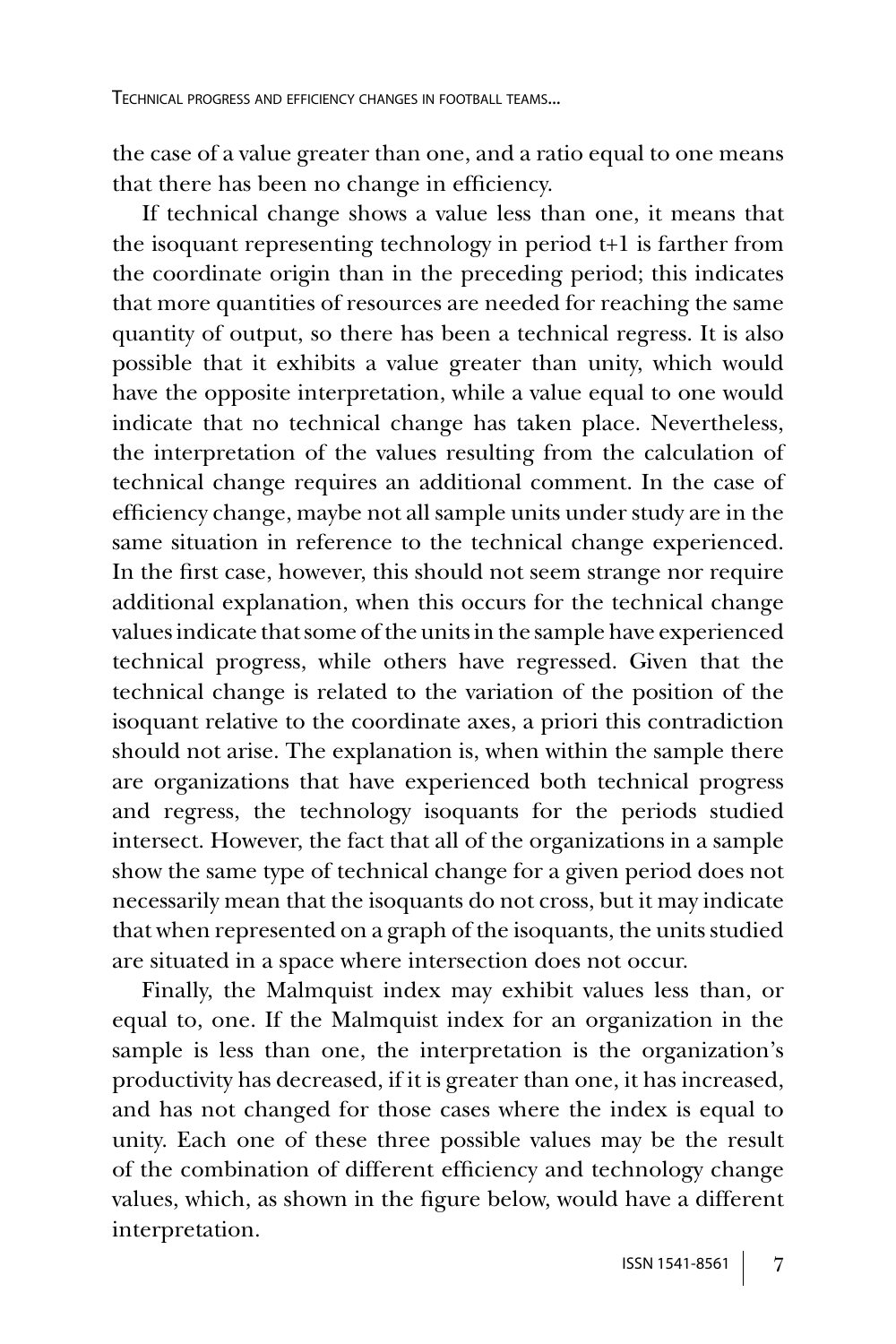Figure 1. Possible Malmquist index values and its components

| Technical<br>change |                                                                                                                                                                            |                                                                                                                                                                                                    |                      |
|---------------------|----------------------------------------------------------------------------------------------------------------------------------------------------------------------------|----------------------------------------------------------------------------------------------------------------------------------------------------------------------------------------------------|----------------------|
|                     | The organization has not<br>improved the utilization of its<br>resources as well as the sample<br>since it is farther from the<br>isoquant that in the previous<br>period. | There has been technical<br>progress and the<br>organization has improved<br>the utilization of their<br>resources better than the<br>sample since also been<br>located closer to the<br>isoquant. |                      |
|                     | Malmquist index value                                                                                                                                                      | Malmquist index                                                                                                                                                                                    |                      |
|                     | undetermined                                                                                                                                                               | greater than 1                                                                                                                                                                                     |                      |
| 1                   |                                                                                                                                                                            | <b>Improved productivity</b>                                                                                                                                                                       |                      |
|                     | There has been technical                                                                                                                                                   | There have been technical                                                                                                                                                                          |                      |
|                     | regress and the organization                                                                                                                                               | regress, but the organization                                                                                                                                                                      |                      |
|                     | is farther from the isoquant.                                                                                                                                              | is better situated with respect                                                                                                                                                                    |                      |
|                     | The use of its resources has<br>worsened in relation to the<br>sample.                                                                                                     | to the isoquant.                                                                                                                                                                                   |                      |
|                     | Malmquist index less than 1<br>Lower productivity                                                                                                                          | Malmquist index value<br>undetermined                                                                                                                                                              |                      |
| 0                   | 1                                                                                                                                                                          |                                                                                                                                                                                                    | Efficiency<br>change |

a) Malmquist index not equal to 1:

### b) Malmquist index equal to 1:

| Technical change $= 1$                                                                                                                                                          | Technical change = $1 /$ Efficiency change                     |                                                                          |
|---------------------------------------------------------------------------------------------------------------------------------------------------------------------------------|----------------------------------------------------------------|--------------------------------------------------------------------------|
| Efficiency change $= 1$                                                                                                                                                         | <b>Technical change &lt;1</b>                                  | <b>Efficiency change &lt;1</b>                                           |
| The isoquant does not move<br>with respect to the origin of<br>coordinates and the efficiency<br>of the organization does not<br>change with respect to the<br>previous period. | The technical regress<br>is offset by increased<br>efficiency. | The decrease in<br>efficiency is offset<br>by technological<br>progress. |

Source: Own elaboration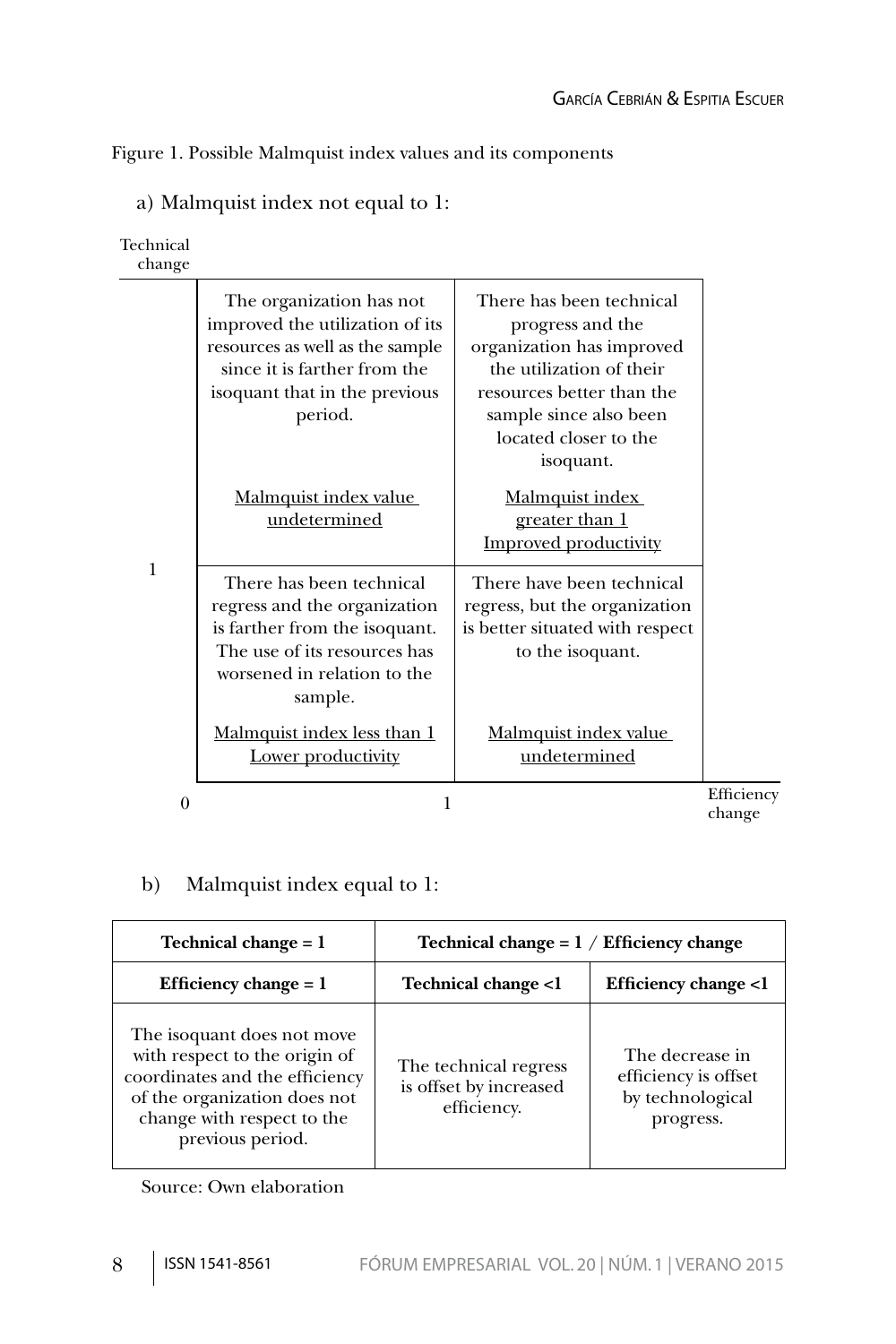TECHNICAL PROGRESS AND EFFICIENCY CHANGES IN FOOTBALL TEAMS...

Over time, an organization that has made suitable use of its resources will always be located on the isoquant, which would classify it as efficient for all of the periods analyzed, and besides, this isoquant would approach the coordinate origin experiencing technical progress. Therefore, as far as the values of the indices considered in this paper are concerned, the efficiency change of the organization would exhibit a value equal to unity<sup>2</sup> and the Malmquist index would be greater than one and would coincide with the value of technical progress for the entire period. If the productivity change calculations for a sample over several periods do not yield these consistent results, one could conclude that the organizations being analyzed have not employed their resources appropriately. For example, with an orientation toward input such as has been adopted by this study they could have obtained the same volume of product using lesser amounts of their factors of production<sup>3</sup> and, therefore, they could have reduced their costs.

### **THE PRODUCTION FUNCTION OF FOOTBALL TEAMS**<sup>4</sup>

Since the Data Envelopment Analysis is a tool for estimating the isoquant that represents the production function of the organizations that make up the sample under study, the choice of the input and output variables used in the analysis should be those considered as such in the production process for the analyzed sector.

The initial studies dedicated to Sports Economics established that it is an industry with certain peculiar attributes and part of the research focuses on establishing what their product and the resources that it begins with are. Neale (1964) establishes that the league can be considered a company with many plants, meaning the games. Meanwhile, Carmichael and Thomas (1995), Hadley, Poitras, Ruggiero, and Knowles (2000) and Dawson, Dobson, and Gerrard (2000) use measures of success or game wins as the output of sports teams and variables related to the characteristics and performances of the players as inputs, which is the option adopted in this paper.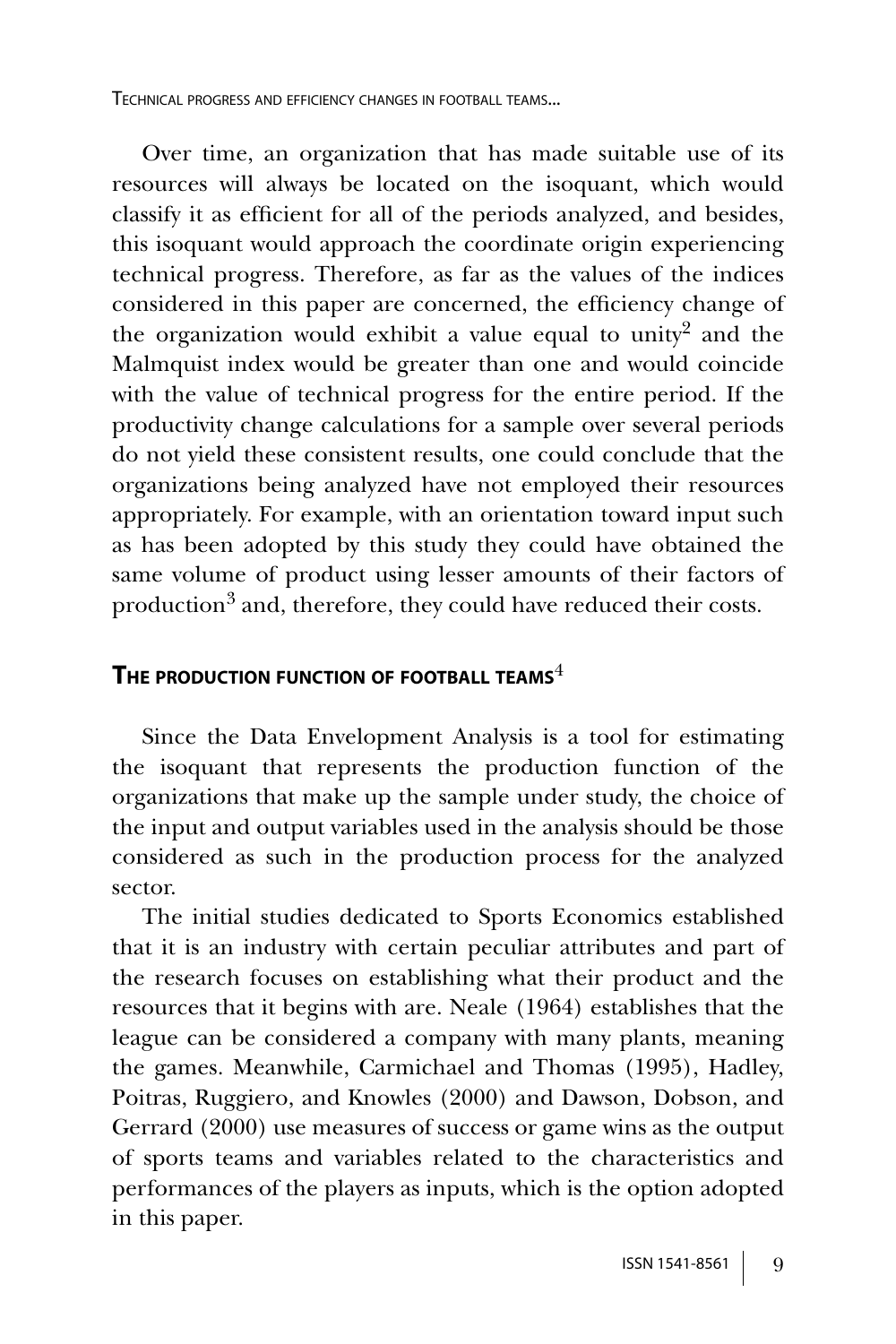Concerning the selection of variables representing output, in the case of the Champions League, holding an eliminatory competition, the number of games played by the teams is an indirect indicator of success, since playing more games indicates that the team has been surviving the knockout rounds. The choice of the number of games as an output variable follows the proposal of Rottenberg (1956), which states that the product of a football team is the game. Brook (2005), who presents a discussion concerning which is the variable that best represents the output of the sports teams and, after analyzing several alternatives, concludes that the game itself should be taken as such. In this paper, the number of played games will represent output obtained by football teams participating in UEFA Champions League.

Schofield (1988), Carmichael and Thomas (1995) and Carmichael, Thomas, and Ward (2000) state that the production process of sports teams can be broken down into two stages; the team's victories depend on the performance of the players on the field and this, in turn, depends on their physical fitness, experience, skills, coach, among others. Therefore, concurring with these authors, we can formulate that the production function of the football teams consists of two stages, each with their particular resources and outputs: First stage, the physical (facilities) and human (staff and players) resources convert, through training, into plays on the field. Second stage, the plays made during the games are transformed into victories, measured in different ways, depending on the type of competition being held.

This paper will focus on the second of these two stages. Due to this, no physical or human resources will be found among the inputs placed under consideration the efficiency and productivity calculations. Furthermore, in studies that use the Data Envelopment Analysis to calculate the efficiency of companies whose productive function can be divided into various stages. Lovell, Walters, and Wood (1994), Keh and Chu (2003), Sexton and Lewis (2003), Lewis, Lock, and Sexton (2009), Chen, Cook, and Zhu (2010), Kao and Huang (2008, 2011), and Medina-Borja and Triantis (2011),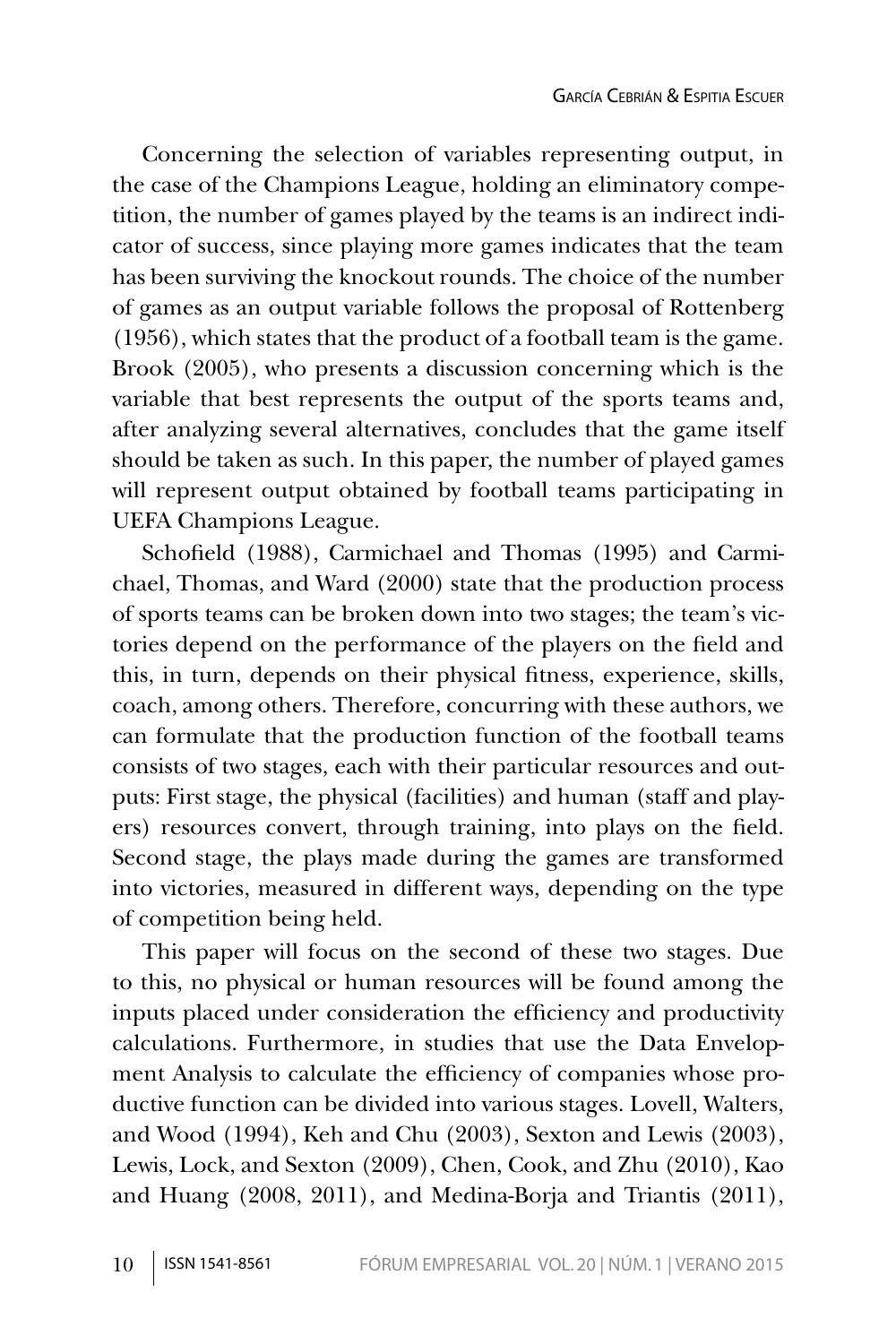human resources show as input only in the first stage, and later the inputs are considered outputs of the previous stage.

Given that the efficiency of the games will be analyzed, the variables representing the productive resources should be related to the plays made during the games. Specifically, the six offensive variables provided by the Opta Sports database will be used as inputs in this paper: assists, crosses into the box, corners kicks, arrivals to the box, penalty shots awarded and shots on goal.

The reasons that only offensive plays are taken into consideration are as follows. First, the calculation of efficiency and productivity using Data Envelopment Analysis involves estimating the representative isoquant of the production function of the sector under consideration and, in all production functions, the relationship between the amounts of the inputs and outputs must be positive. Therefore, when applying this concept to football teams, the two types of plays made during the games must be taken into account (offensive and defensive). Only the offensive plays have a positive relationship with the output (more offensive plays are related with more goals, more wins and more stages passed in the case of eliminatory competitions, such as the UEFA Champions League), while defensive plays have no such positive correlation. In the extreme case of a match in which both teams only defend, the initial scoreless tie would be only the result assured.

Secondly, a group of defensive plays that do affect a team's outcome and those are the plays made by the opposing team. However, the team under consideration has no influence over them, and the ability to decide upon the quantities of inputs to be used is another condition that must be met in the specification of production functions.

Finally, unlike other areas, the process of the transformation of resources into products, which constitutes the second stage of the football team's production process, is done publically and observed as a series of plays; however, the overall activity should not lead towards the belief that all actions are inputs to the production function. It is evident that teams have to make defensive plays and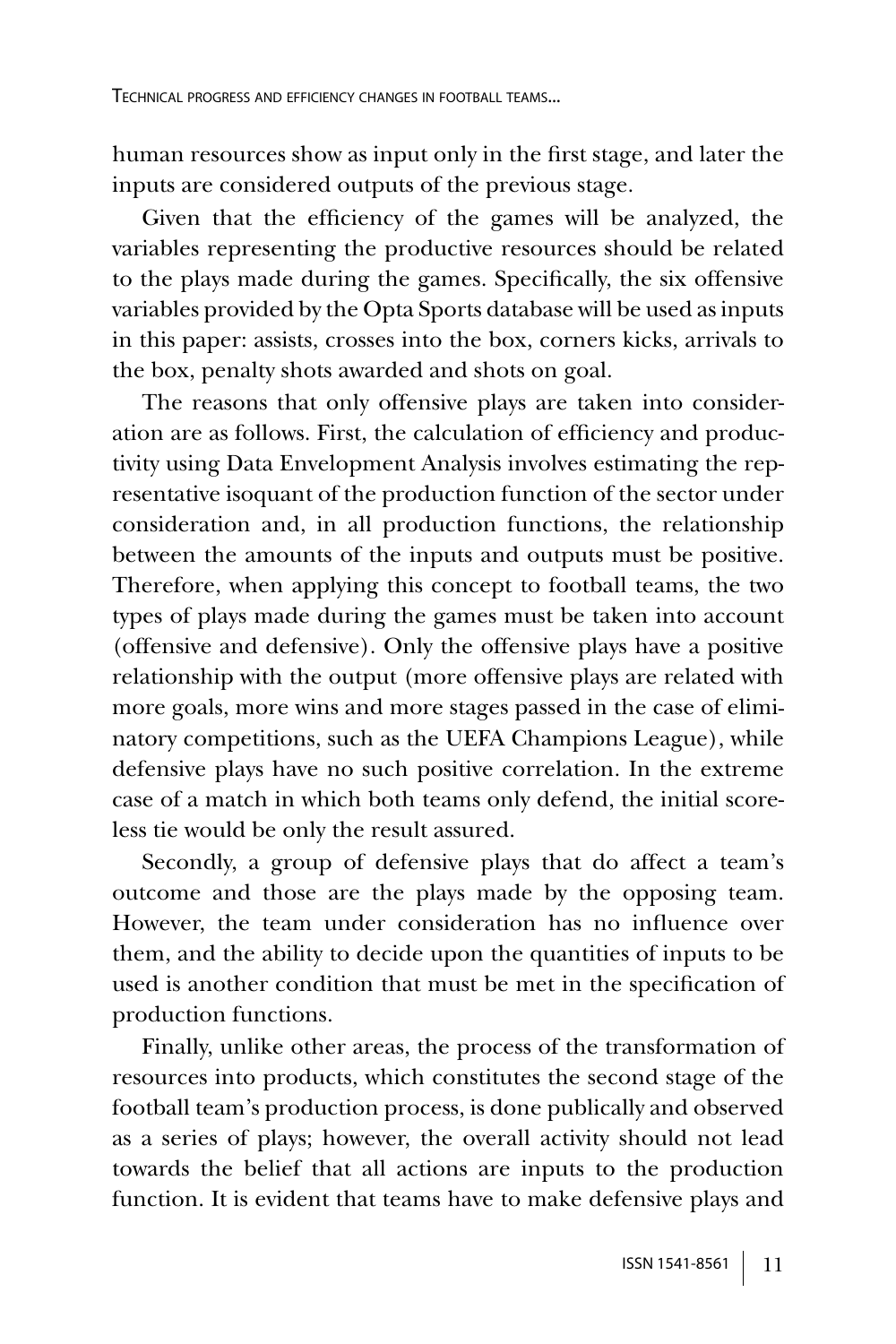that those plays consume resources; therefore, it is necessary to acknowledge they are not to be considered productive resources of the games played by football teams. The team's defensive plays serve to impede the success of the opponent, therefore, as a business strategy, they are an adaption to the environment and the resources used here are never included among the variables in an efficiency study, limited to the sphere of production.

### **RESULTS**

For the calculations performed in this study, the sample was composed of all of teams participating in the UEFA Champions League during that year. As calculation of efficiency by means of DEA does not need a specification of production function this method of calculation is chosen in this paper due to the lack of evidence proving that the transformation of plays in field into sport results could adjust to one of the often proposed functions as Cobb-Douglas.

The sample composed by teams participating in the UEFA Champions League in one season is used to calculate efficiency applying problem (1) for each team for the season in question. For those teams that played the previous year, and for those that played the following year, with the purpose of obtaining the efficiency ratios to be used in the calculation of the Malmquist index and its components. This study considered the number of games played during the UEFA Champions League competition as the only output. Due to this, an input orientation was deemed more appropriate, since it makes more sense to recommend reducing the consumptions of inputs than obtaining increases in output, as the latter would imply inefficient teams should increase the number of games they play and values that this variable can take are determined by the system of the competition.

Despotis (2002) establishes that the degrees of freedom are sufficient to calculate efficiency using Data Envelopment Analysis if the following rule is complied: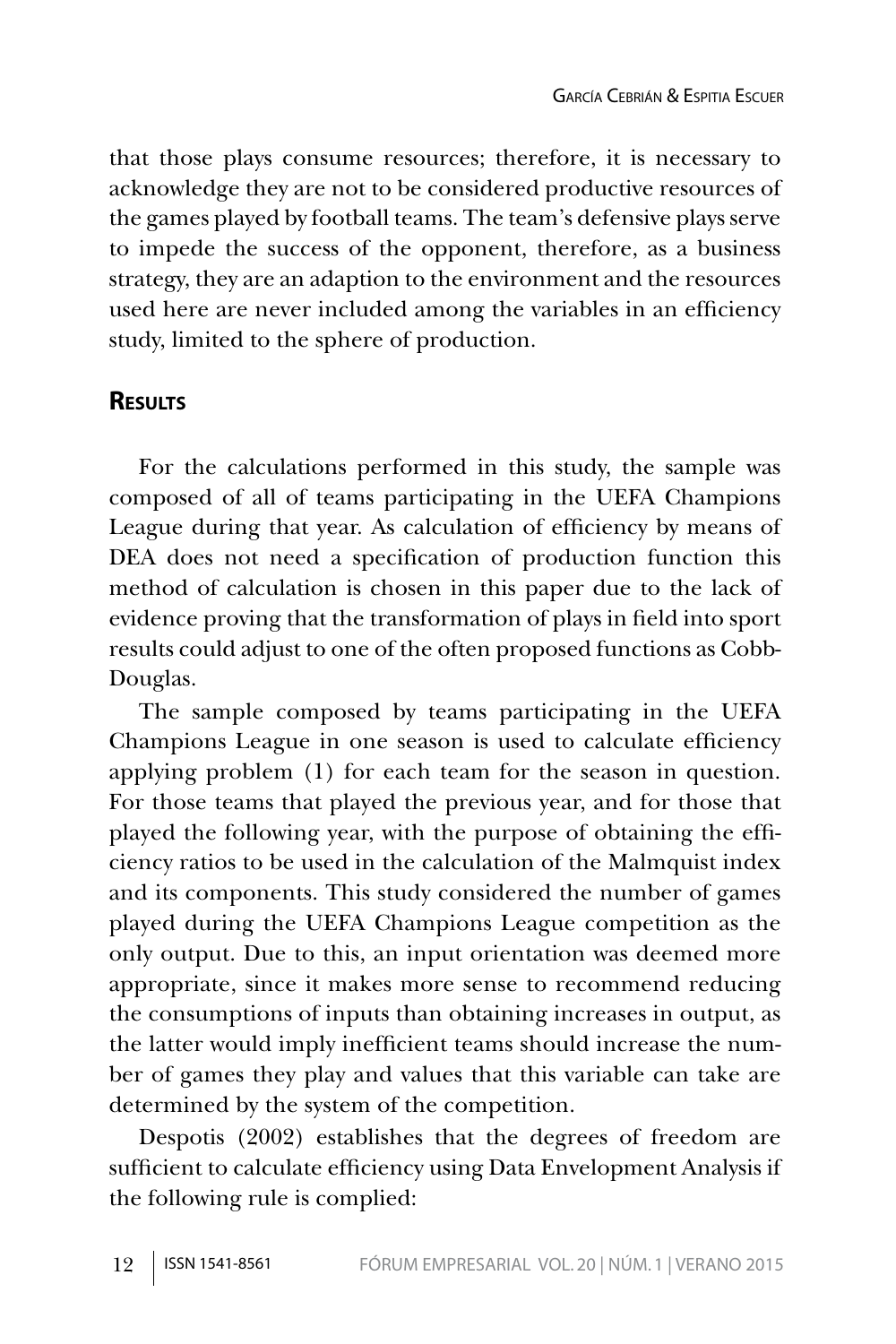```
k \ge \text{max. } \{m^*n, 3^*(m+n)\}\
```
where: k is the number of observations in the sample (32 in our case);

> m is the number of outputs employed in the production function for the organizations in the sample (one output selected for football teams in the sample studied in this paper);

> n is the number of inputs to the production process (six inputs represent the resources used by football teams in this paper). Therefore, the number of inputs and outputs used in the present work complies with the condition set by Despotis (2002).

Few teams in the sample participating in the Champions League during every season included in this study as well as teams that participated during the first years and others that have emerged in seasons that are more recent. Under these circumstances, and given that at least two consecutive observations are needed to calculate the Malmquist index, results will not be obtained every season for all of them for.

In the context of football, an improvement in efficiency shown by a team can be interpreted as the team reduced the distance to the isoquant form period t to period t+1 and it used less plays in field to obtain its results. The opposite would represent a change in efficiency less than one. A technical pro gress consisting in a shift in isoquant approaching to the coordinate origin means, in the football clubs case, that tactics and plays developed by efficient teams (those locate on the isoquant) have allowed to obtain their sport results in period t+1 with less quantities of inputs than those used by teams on the isoquant in period t. An adverse situation reflects a technical regress.

For an initial analysis of the results, the average technical, efficiency, and productivity change could be used for each season as presented in Table 1.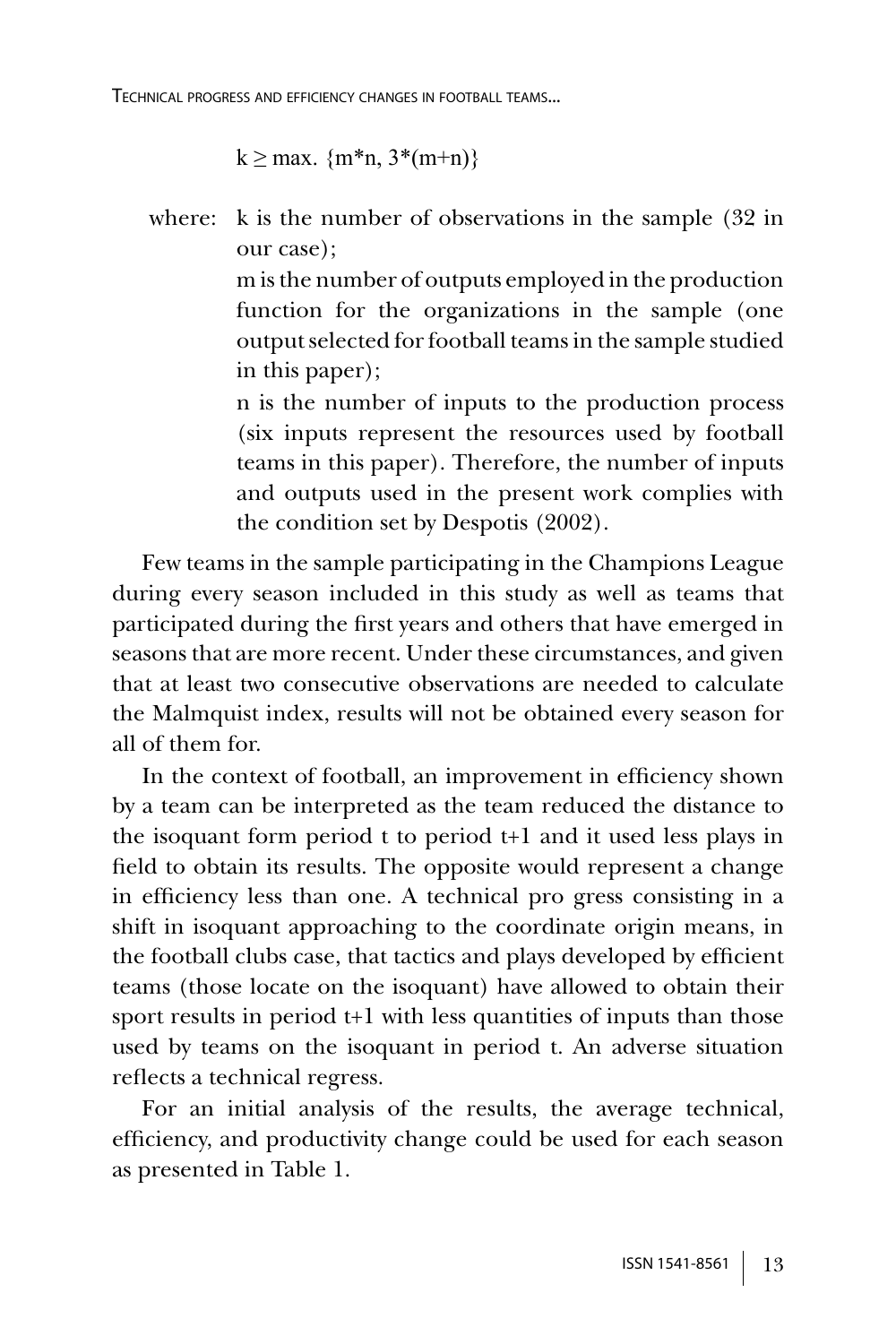#### Table 1

*Average Malmquist index and its components for the seasons analyzed*

| Season                   | Technical<br>change | Efficiency<br>change | Malmquist<br>index |
|--------------------------|---------------------|----------------------|--------------------|
| 2004-2005 over 2003-2004 | 1.2312              | 0.8750               | 1.0739             |
| 2005-2006 over 2004-2005 | 0.8907              | 1.1412               | 1.0158             |
| 2006-2007 over 2005-2006 | 0.8549              | 1.1456               | 0.9701             |
| 2007-2008 over 2006-2007 | 1.1395              | 0.8241               | 0.9386             |
| 2008-2009 over 2007-2008 | 0.9896              | 1.0366               | 1.0253             |
| 2009-2010 over 2008-2009 | 1.0304              | 1.0809               | 1.1093             |
| 2010-2011 over 2009-2010 | 1.0671              | 1.0964               | 1.1684             |
| 2011-2012 over 2010-2011 | 1.1355              | 0.9485               | 1.0525             |

Source: Own elaboration

Figure 2. Position of the seasons analyzed according to the average value of the components of the Malmquist index.

| Technical<br>change |                         |                 |            |
|---------------------|-------------------------|-----------------|------------|
|                     | Malmquist index         | Malmquist index |            |
|                     | greater than 1          | greater than 1  |            |
|                     | 2004-2005               | 2009-2010       |            |
|                     | 2011-2012               | 2010-2011       |            |
|                     | Malmquist index         |                 |            |
|                     | less than 1             |                 |            |
| 1                   | 2007-2008               |                 |            |
|                     |                         | Malmquist index |            |
|                     |                         | greater than 1  |            |
|                     |                         | 2005-2006       |            |
|                     |                         | 2008-2009       |            |
|                     |                         | Malmquist index |            |
|                     |                         | less than 1     |            |
|                     |                         | 2006-2007       |            |
| $\theta$            | 1                       |                 | Efficiency |
|                     | Source: Own elaboration |                 | change     |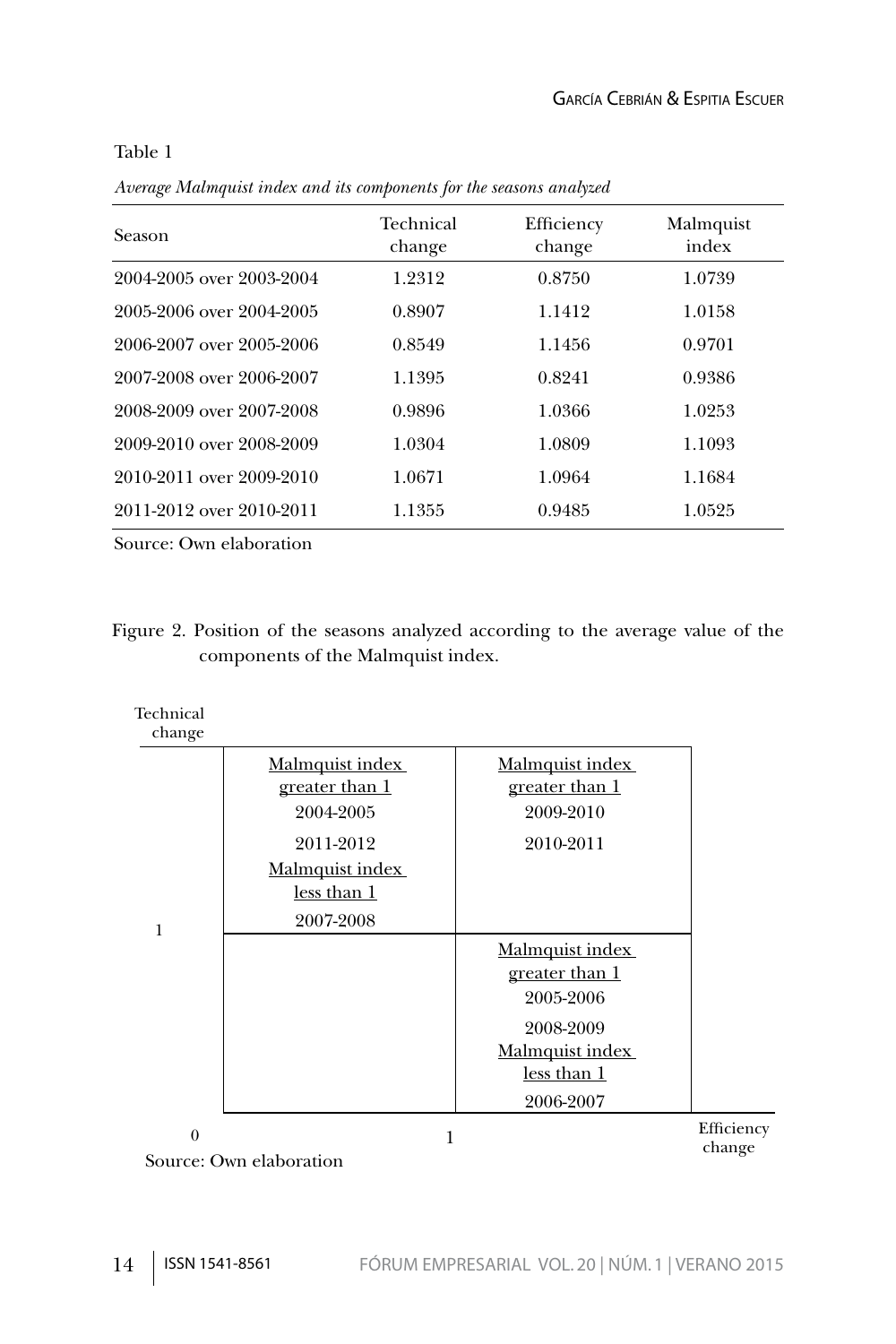Figure 2 shows there is a decrease in productivity in only two of the seasons analyzed, attributed to a decrease of only one of its components: a technical regression in the 2006-2007season and decreased efficiency in 2007-2008. In the rest of the seasons, productivity has increased, but only in seasons 2008-2009 and 2010- 2011 there is, in average terms, a simultaneous increase in efficiency and technical progress over the previous seasons. Nevertheless, the analysis of average values hides individual results that may be of interest, as shown in Table 2.

First, the results obtained from the calculation of the Malmquist index and its components point to an on-going situation of wasted resources. At no time in the period studied, or for any of the teams that make up the sample analyzed, there is a stable situation of an efficiency change equal to unity and a Malmquist index value greater than one that coincides with that of technical progress.

Secondly, the technological change presented in the results in Table 2 should be highlighted. In the 2004-2005 and 2007-2008 seasons, all teams show technical progress (i.e. the isoquant has shifted toward the origin and fewer resources are necessary to obtain the product), while in 2005-2006 and 2006-2007 the opposite occurs. For the other seasons there is no unanimous tendency of technical change (which would indicate that the isoquants intersect), while in the 2008-2009 season the teams experiencing technical regression were predominant, in the other seasons the majority of them showed technical progress.

The efficiency changes are more erratic, none of the seasons present an evolution common to all of the teams. Nor is there a relationship between the two components of the Malmquist index, since there are observations with increased efficiency coupled with both technical progress and regress and the same applies to the cases of decreased efficiency. As a result, the Malmquist index value does not reveal a clear trend for the sample studied in this paper.

In Table 2, the two finalists of the competition for each season are also highlighted, allowing the relationship between the evolution of technology and efficiency and sports success to be commented on. Only in the last three seasons has an increase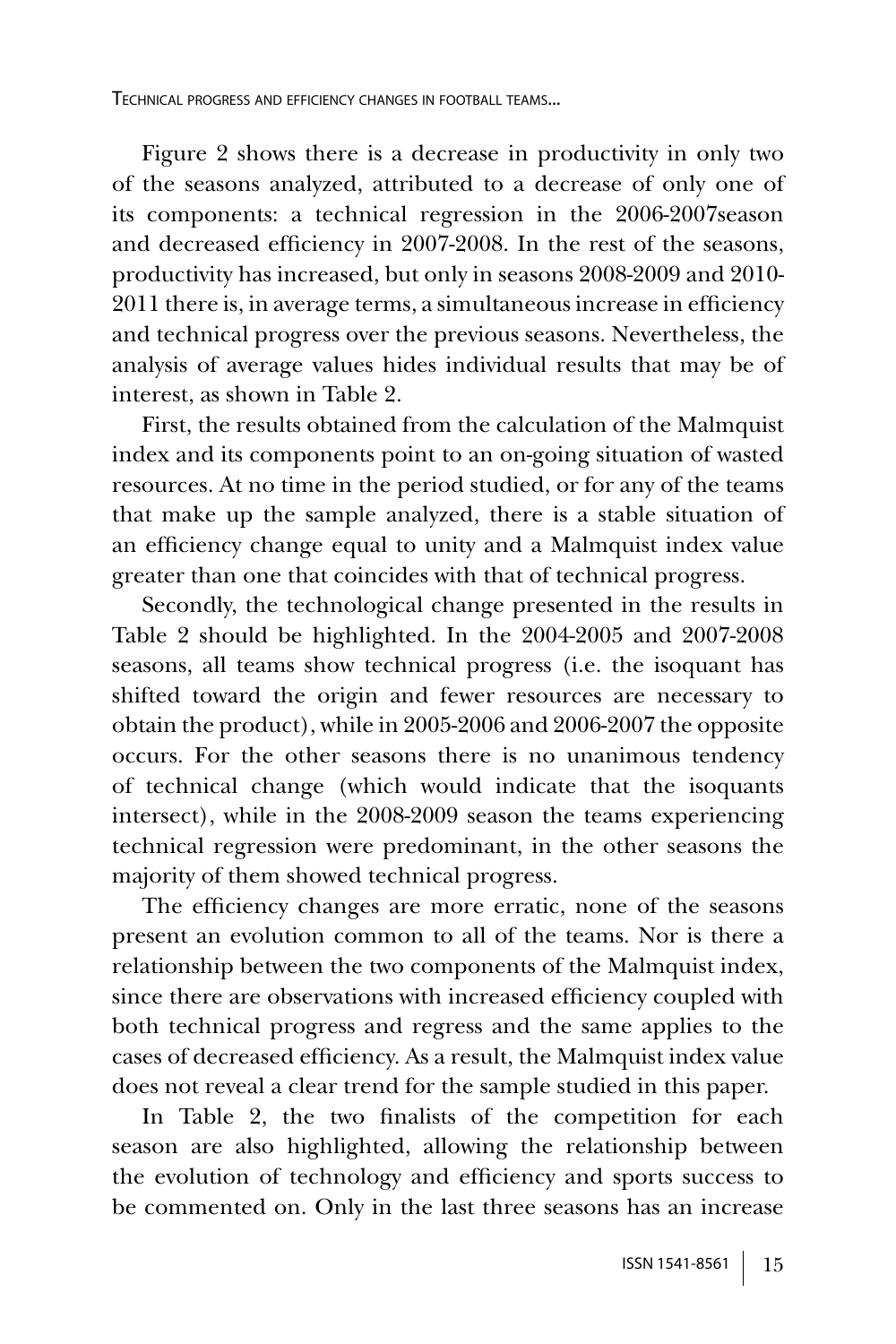in productivity, caused by an increase in efficiency and technical progress, been observed for the champion or the runner up. In the previous seasons, a Malmquist index value greater than unity among the finalists is observed, but due to the increase of only one of its components, and there are finalists who have experienced a decline in their productivity. Moreover, only in the season 2009- 2010 is the champion team the one that shows a highest Malmquist index value of the participants in the competition, but several teams have a higher index than the runner-up. For the rest of the seasons studied there are teams that experience a greater productivity change than the two finalists.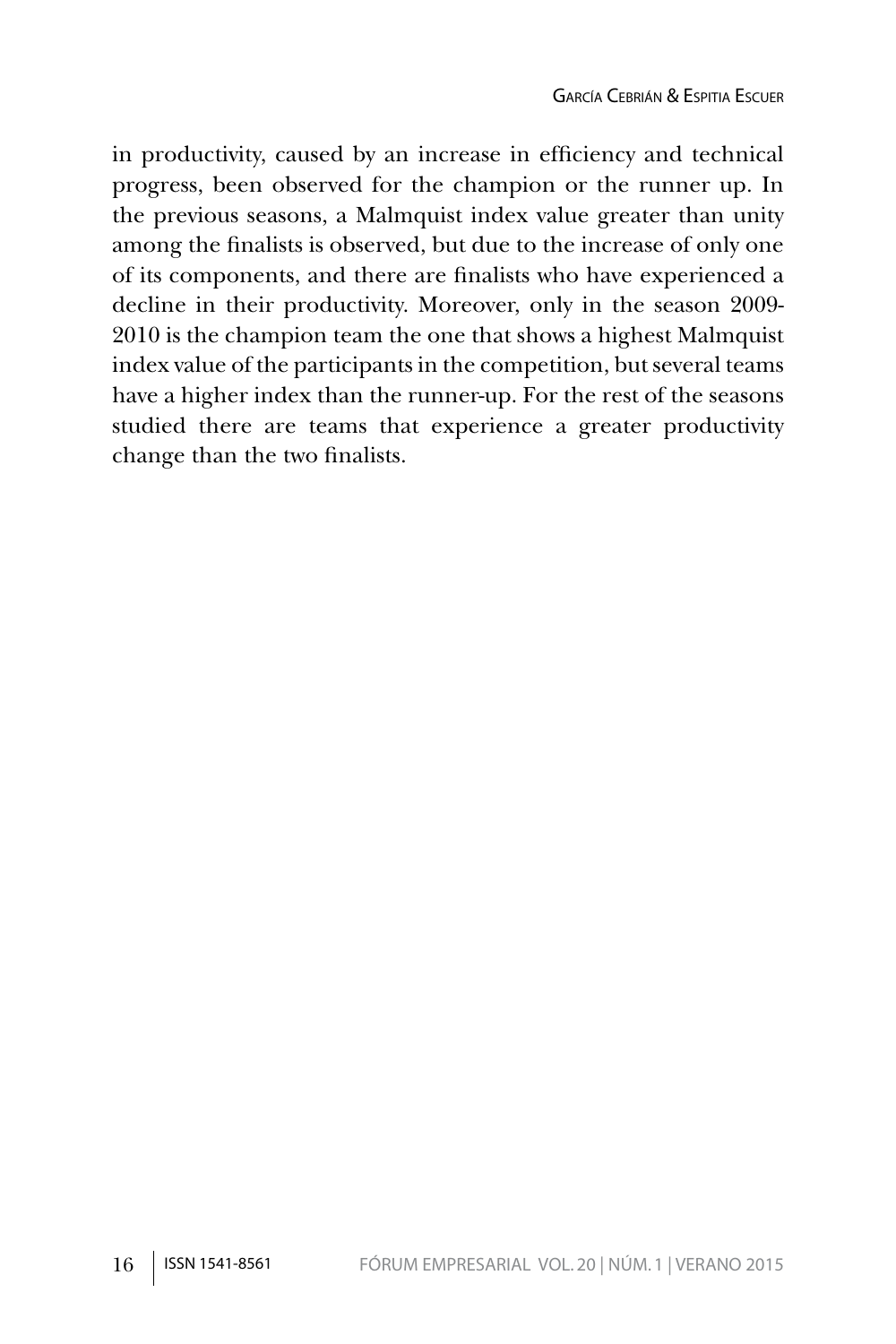| Table 2                               |                     |                          |                               |                     |                          |                              |             |                          |                    |                     |                          |                    |
|---------------------------------------|---------------------|--------------------------|-------------------------------|---------------------|--------------------------|------------------------------|-------------|--------------------------|--------------------|---------------------|--------------------------|--------------------|
| Malmquist index values and components |                     |                          |                               |                     |                          |                              |             |                          |                    |                     |                          |                    |
|                                       |                     | 2004-2005 over 2003-2004 |                               |                     | 2005-2006 over 2004-2005 |                              |             | 2006-2007 over 2005-2006 |                    |                     | 2007-2008 over 2006-2007 |                    |
|                                       | Technical<br>change | change                   | Efficiency Malmquist<br>index | Technical<br>change | Efficiency<br>change     | Malmquist Technical<br>index | change      | Efficiency<br>change     | Malmquist<br>index | Technical<br>change | Efficiency<br>change     | Malmquist<br>index |
| Ajax                                  | 1.2006              | 0.7882                   | 0.9463                        | 0.9070              | 1.2783                   | 1.1593                       |             |                          |                    |                     |                          |                    |
| Arsenal                               | 1.2094              | 1.1302                   | 1.3669                        | $0.8614***$         | $1.0638**$               | 0.9164**                     | 0.9113      | 0.7597                   | 0.6924             | 1.2091              | 0.9875                   | 1.1941             |
| Atlético de Madrid                    |                     |                          |                               |                     |                          |                              |             |                          |                    |                     |                          |                    |
| Basilea                               |                     |                          |                               |                     |                          |                              |             |                          |                    |                     |                          |                    |
| Bayern München                        | 1.3096              | 0.7708                   | 1.0094                        | 0.8695              | 1.1308                   | 0.9832                       | 0.8188      | 1.3266                   | 1.0863             |                     |                          |                    |
| Benfica                               |                     |                          |                               |                     |                          |                              | 0.8671      | 1.0859                   | 0.9416             | 1.1356              | 0.6000                   | 0.6814             |
| Celtic                                | 1.3055              | 0.8321                   | 1.0864                        |                     |                          |                              |             |                          |                    | 1.0896              | 0.8966                   | 0.9770             |
| Chelsea                               | 1.2976              | 1.1619                   | 1.5078                        | 0.8338              | 1.2989                   | 1.0830                       | 0.9192      | 0.7091                   | 0.6518             | $.1706**$           | 0.7895**                 | $0.9241**$         |
| CSKA Moscu                            |                     |                          |                               |                     |                          |                              |             |                          |                    | 1.1061              | 0.7682                   | 0.8497             |
| Deportivo de La Coruña                | 1.2572              | 1.0248                   | 1.2884                        |                     |                          |                              |             |                          |                    |                     |                          |                    |
| F.C. Barcelona                        |                     |                          |                               | 0.9380*             | 1.3374*                  | 1.2545*                      | 0.8110      | 1.5179                   | 1.2310             | 1.1188              | 0.6261                   | 0.7005             |
| F.C. Dynamo Kyiv                      | 1.2007              | 0.9971                   | 1.1973                        |                     |                          |                              |             |                          |                    | 1.1617              | 0.7494                   | 0.8706             |
| F.C. Porto                            | 1.1737              | 0.7783                   | 0.9134                        | 0.9565              | 0.8687                   | 0.8309                       | 0.8207      | 1.2462                   | 1.0228             | 1.1940              | 0.7732                   | 0.9231             |
| Fenerbahçe                            |                     |                          |                               | 0.8866              | 0.9815                   | 0.8702                       |             |                          |                    |                     |                          |                    |
| Fiorentina                            |                     |                          |                               |                     |                          |                              |             |                          |                    |                     |                          |                    |
| Girondins                             |                     |                          |                               |                     |                          |                              |             |                          |                    |                     |                          |                    |
| G. Rangers                            |                     |                          |                               |                     |                          |                              |             |                          |                    |                     |                          |                    |
| Inter                                 | 1.2551              | 1.0298                   | 1.2925                        | 0.8806              | 0.8995                   | 0.7921                       | 0.9193      | 1.4422                   | 1.3258             | 1.1069              | 0.6844                   | 0.7575             |
| Juventus F.C.                         | 1.2456              | 0.5682                   | 0.7078                        | 0.8539              | 1.2838                   | 1.0962                       |             |                          |                    |                     |                          |                    |
| Lille                                 |                     |                          |                               |                     |                          |                              | 0.9069      | 0.8773                   | 0.7956             |                     |                          |                    |
| Liverpool                             | ⋇                   | ₩                        | ⋇                             | 0.8323              | 0.8204                   | 0.6828                       | $0.8765***$ | $.2293**$                | 1.0775**           | 1.1869              | 0.8023                   | 0.9522             |
| Lyon                                  | 1.2115              | 0.8702                   | 1.0543                        | 0.9486              | 1.0752                   | 1.0200                       | 0.7971      | 1.2717                   | 1.0137             | 1.1156              | 1.0490                   | 1.1702             |
| Manchester United                     | 1.3117              | 0.7941                   | 1.0417                        | 0.8587              | 1.1419                   | 0.9806                       | 0.8041      | 1.0040                   | 0.8073             | 1.1470*             | $0.7756*$                | 0.8896*            |

ISSN 1541-8561 | 17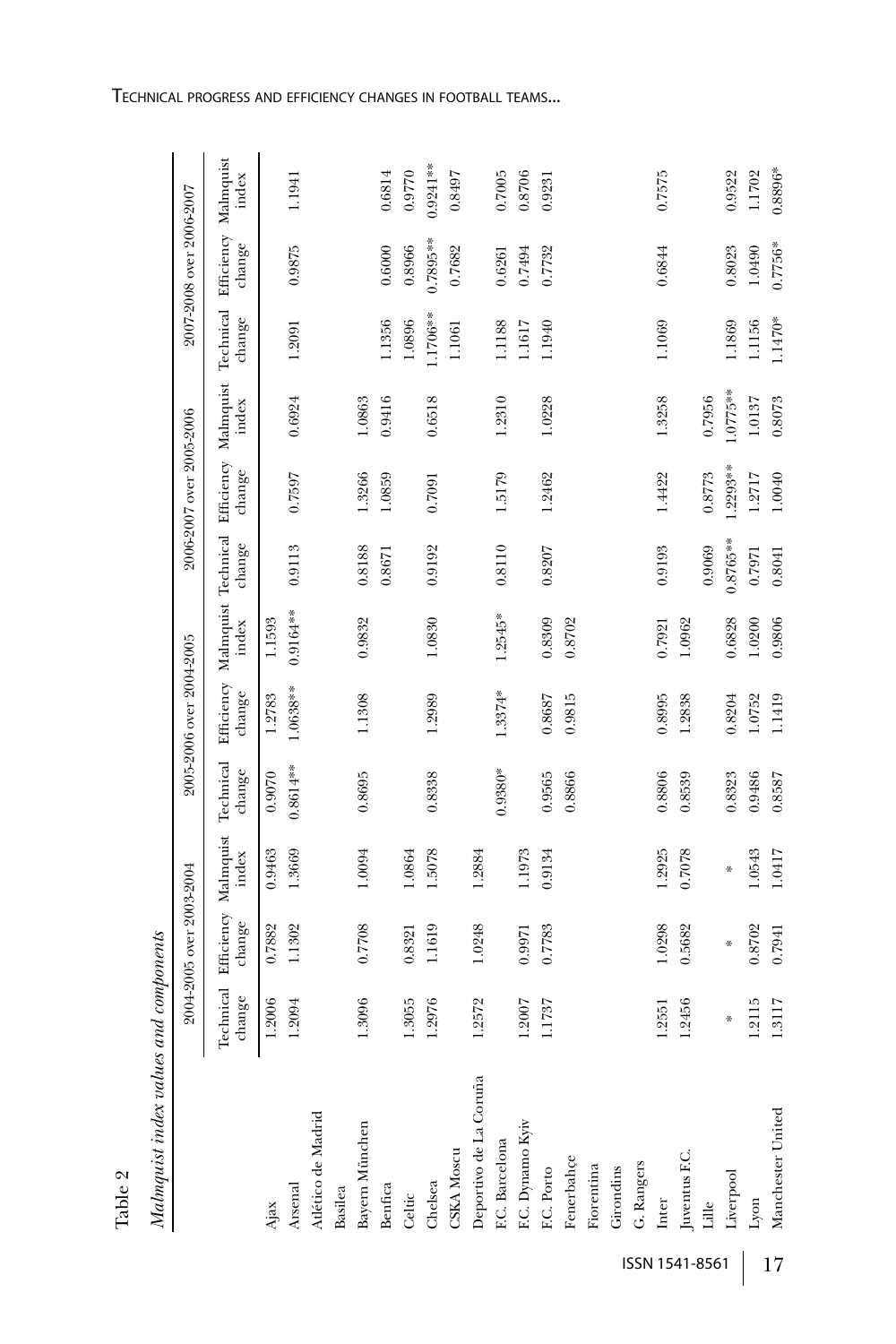| Malmquist index values and components |                     |                          |                               |                     |                          |        |           |                          |                                                              |        |                                          |        |
|---------------------------------------|---------------------|--------------------------|-------------------------------|---------------------|--------------------------|--------|-----------|--------------------------|--------------------------------------------------------------|--------|------------------------------------------|--------|
|                                       |                     | 2004-2005 over 2003-2004 |                               |                     | 2005-2006 over 2004-2005 |        |           | 2006-2007 over 2005-2006 |                                                              |        | 2007-2008 over 2006-2007                 |        |
|                                       | Technical<br>change | change                   | Efficiency Malmquist<br>index | Technical<br>change | change                   | index  | change    | change                   | Efficiency Malmquist Technical Efficiency Malmquist<br>index | change | Technical Efficiency Malmquist<br>change | index  |
| A.C. Milan                            | 1.3188**            | $0.7718**$               | 1.0178**                      | 0.8649              | 1.1745                   | 1.0158 | $0.8304*$ | $0.9936*$                | $0.8251*$                                                    | 1.1642 | 1.0548                                   | 1.2280 |
| Monaco                                | 1.2181              | 1.1131                   | 1.3559                        |                     |                          |        |           |                          |                                                              |        |                                          |        |
| Olimpiakos Piraeus                    | 1.0850              | 1.2013                   | 1.3034                        | 0.9375              | 0.7169                   | 0.6721 | 0.8010    | 1.3289                   | 1.0645                                                       | 1.1296 | 0.9216                                   | 1.0410 |
| O. Marseille                          |                     |                          |                               |                     |                          |        |           |                          |                                                              |        |                                          |        |
| Panathinaikos                         | 1.0898              | 1.0000                   | 1.0898                        | 0.8932              | 0.9300                   | 0.8306 |           |                          |                                                              |        |                                          |        |
| PSV Eindhoven                         | .3387               | 0.6314                   | 0.8452                        | 0.9279              | 1.5838                   | 1.4695 | 0.9144    | 1.0000                   | 0.9144                                                       | 1.1429 | 0.8889                                   | 1.0160 |
| Real Madrid                           | 1.2374              | 0.8161                   | 1.0099                        | 0.9316              | 0.8862                   | 0.8256 | 0.7839    | 1.4572                   | 1.1423                                                       | 1.1235 | 0.8114                                   | 0.9116 |
| Roma                                  |                     |                          |                               |                     |                          |        |           |                          |                                                              | 1.1355 | 0.7199                                   | 0.8175 |
| Rosenborg BK                          |                     |                          |                               | 0.8298              | 1.1890                   | 0.9866 |           |                          |                                                              |        |                                          |        |
| <b>RSC</b> Anderlecht                 | 1.2443              | 0.6424                   | 0.7994                        | 0.9076              | 1.6192                   | 1.4695 | 0.9664    | 0.8397                   | 0.8114                                                       |        |                                          |        |
| Rubin Kazan                           |                     |                          |                               |                     |                          |        |           |                          |                                                              |        |                                          |        |
| Shakhtar Donetsk                      |                     |                          |                               |                     |                          |        |           |                          |                                                              |        |                                          |        |
| Sparta Praha                          | 1.1141              | 0.5789                   | 0.6450                        | 0.8531              | 1.4104                   | 1.2033 |           |                          |                                                              |        |                                          |        |
| Sporting de Lisboa                    |                     |                          |                               |                     |                          |        |           |                          |                                                              |        |                                          |        |
| Steaua Bucarest                       |                     |                          |                               |                     |                          |        |           |                          |                                                              | 1.0739 | 0.9412                                   | 1.0107 |
| Valencia C.F.                         |                     |                          |                               |                     |                          |        |           |                          |                                                              | 1.1034 | 1.0039                                   | 1.1077 |
| Werder Bremen                         |                     |                          |                               | 0.9326              | 1.2755                   | 1.1895 | 0.7851    | 1.3865                   | 1.0885                                                       | 1.1758 | 0.6375                                   | 0.7496 |
|                                       |                     |                          |                               |                     |                          |        |           |                          |                                                              |        |                                          |        |

Table 2 (continued)

Table 2 (continued)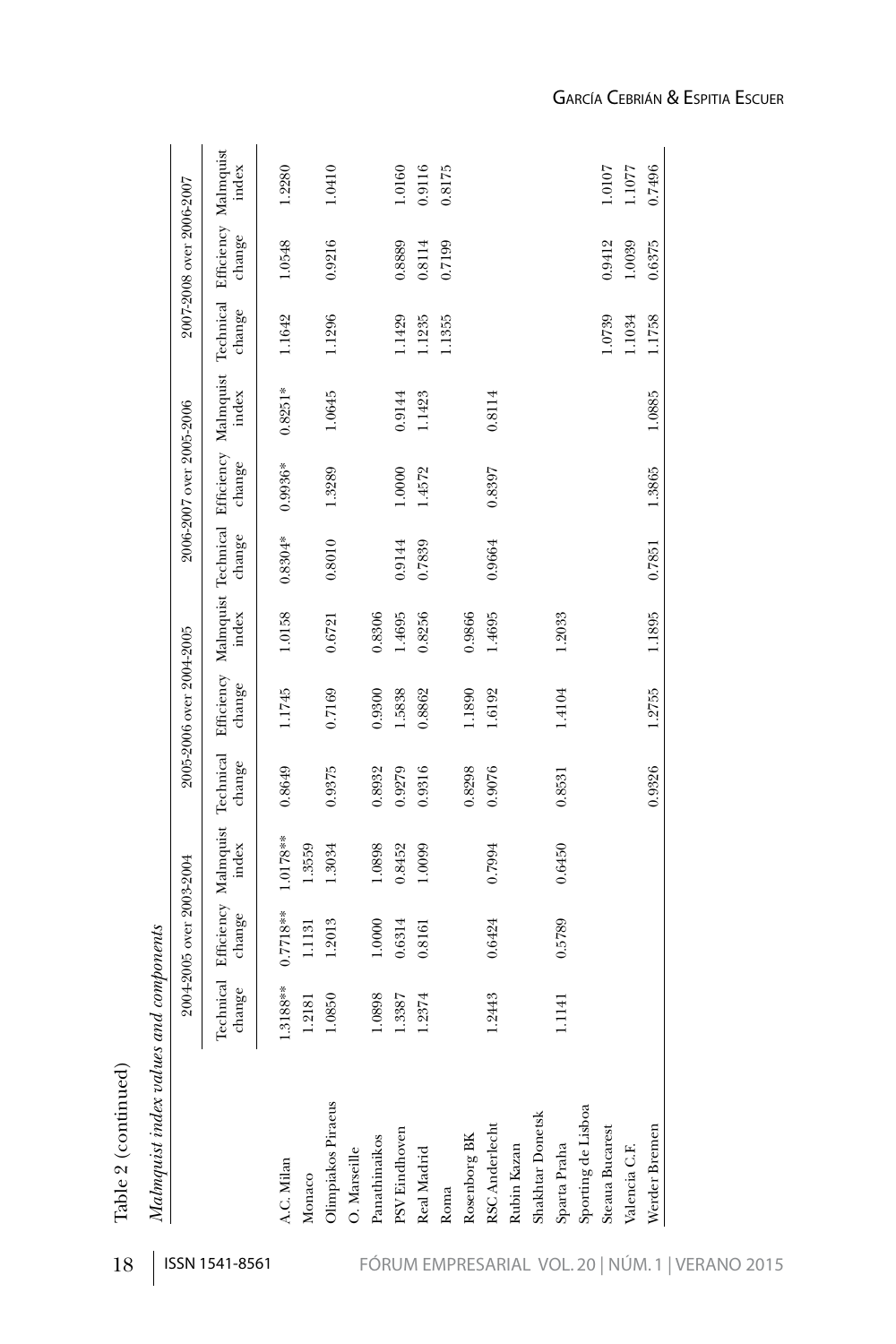| $0.8547***$<br>0.9407*<br>change<br>1.0313<br>0.9344<br>1.0673<br>0.7269<br>0.7667<br>1.1836<br>1.5833<br>1.3383<br>1.1351<br>Technical<br>0.9988**<br>1.0019*<br>change<br>0.9864<br>1.0073<br>0.9532<br>0.9954<br>0.9765<br>0.9914<br>0.9852<br>0.9954<br>0.9321<br>Deportivo de La Coruña<br>Manchester United<br>Atlético de Madrid<br>Bayern München<br>F.C. Dynamo Kyiv<br>F.C. Barcelona<br><b>CSKA</b> Moscu<br>Juventus F.C.<br>Fenerbahçe<br>G. Rangers<br>Fiorentina<br>F.C. Porto<br>Girondins<br>Liverpool<br>Chelsea<br>Benfica<br>Arsenal<br>Basilea<br>Celtic<br>Inter<br>$\mathop{\rm _{Lille}}$<br>Lyon<br>Ajax | Efficiency Malmquist<br>$0.8537**$<br>0.9425*<br>0.7486<br>0.7322<br>1.0527<br>0.8710<br>1.1735<br>index<br>1.1184<br>0.9831<br>1.5761<br>1.3321<br>2008-2009 over 2007-2008 | Technical<br>1.0223**<br>$0.9979*$<br>change<br>1.1616<br>0.9967<br>1.0353<br>1.0385<br>0.9864<br>1.0689<br>1.0265<br>1.0288<br>0.9934<br>1.0165<br>1.0171<br>1.029 | 1.0357**<br>1.8088*<br>change<br>0.9710<br>1.4300<br>0.8543<br>0.9542<br>0.9503<br>1.1256<br>1.2967<br>0.9634<br>0.7843<br>0.8379<br>0.9651<br>1.0771 | $1.0587**$<br>$1.8050*$<br>0.9619<br>0.9923<br>1.0052<br>0.9869<br>1.1103<br>1.4545<br>index<br>0.8623<br>0.9890<br>1.1080<br>1.0200<br>0.7973<br>1.2881<br>2009-2010 over 2008-2009<br>Efficiency | 1.1556**<br>1.0706*<br>change<br>1.0229<br>1.0894<br>1.0723<br>1.1345<br>1.0007<br>1.1155 | 1.0132**<br>1.5816*<br>change<br>1.3715<br>0.9719<br>0.7420<br>0.9337<br>0.9906<br>1.1801<br>Malmquist Technical | Efficiency Malmquist<br>1.1708**<br>1.6932*<br>1.1026<br>0.7590<br>1.1050<br>1.0012<br>1.1809<br>1.4942<br>index<br>2010-2011 over 2009-2010 | Technical<br>1.2890**<br>1.1653*<br>change<br>1.2916<br>1.0052<br>1.4939<br>1.0386<br>1.0285<br>0.9918<br>1.1758<br>1.0393 | 2011-2012 over 2010-2011<br>Efficiency<br>$0.8788**$<br>$1.0055*$<br>change<br>1.2956<br>0.6997<br>0.6527<br>1.0398<br>1.0304<br>0.8602<br>1.0057<br>0.6960 |  |  |  |  |  |  |  |  |  |  |  | ISSN 1541-8561 |  |  | 19 |
|-----------------------------------------------------------------------------------------------------------------------------------------------------------------------------------------------------------------------------------------------------------------------------------------------------------------------------------------------------------------------------------------------------------------------------------------------------------------------------------------------------------------------------------------------------------------------------------------------------------------------------------|------------------------------------------------------------------------------------------------------------------------------------------------------------------------------|---------------------------------------------------------------------------------------------------------------------------------------------------------------------|-------------------------------------------------------------------------------------------------------------------------------------------------------|----------------------------------------------------------------------------------------------------------------------------------------------------------------------------------------------------|-------------------------------------------------------------------------------------------|------------------------------------------------------------------------------------------------------------------|----------------------------------------------------------------------------------------------------------------------------------------------|----------------------------------------------------------------------------------------------------------------------------|-------------------------------------------------------------------------------------------------------------------------------------------------------------|--|--|--|--|--|--|--|--|--|--|--|----------------|--|--|----|
|                                                                                                                                                                                                                                                                                                                                                                                                                                                                                                                                                                                                                                   |                                                                                                                                                                              |                                                                                                                                                                     |                                                                                                                                                       |                                                                                                                                                                                                    |                                                                                           |                                                                                                                  |                                                                                                                                              |                                                                                                                            |                                                                                                                                                             |  |  |  |  |  |  |  |  |  |  |  |                |  |  |    |
|                                                                                                                                                                                                                                                                                                                                                                                                                                                                                                                                                                                                                                   |                                                                                                                                                                              |                                                                                                                                                                     |                                                                                                                                                       |                                                                                                                                                                                                    |                                                                                           |                                                                                                                  |                                                                                                                                              |                                                                                                                            |                                                                                                                                                             |  |  |  |  |  |  |  |  |  |  |  |                |  |  |    |
|                                                                                                                                                                                                                                                                                                                                                                                                                                                                                                                                                                                                                                   |                                                                                                                                                                              |                                                                                                                                                                     |                                                                                                                                                       |                                                                                                                                                                                                    |                                                                                           |                                                                                                                  |                                                                                                                                              |                                                                                                                            |                                                                                                                                                             |  |  |  |  |  |  |  |  |  |  |  |                |  |  |    |

TECHNICAL PROGRESS AND EFFICIENCY CHANGES IN FOOTBALL TEAMS...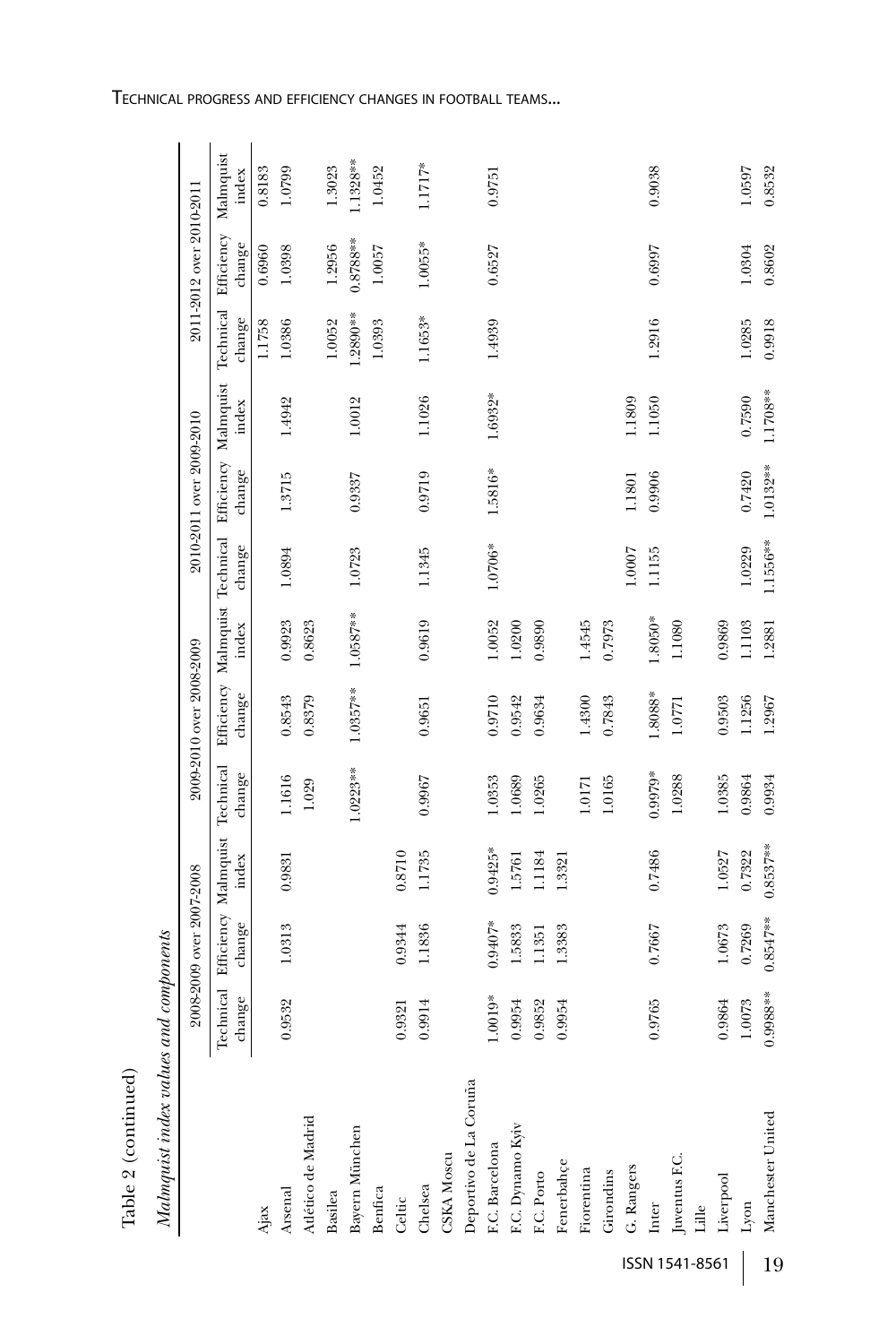| Malmquist index values and components |        |                                                                                                        |        |        |                          |        |        |                          |        |                                |                          |                    |
|---------------------------------------|--------|--------------------------------------------------------------------------------------------------------|--------|--------|--------------------------|--------|--------|--------------------------|--------|--------------------------------|--------------------------|--------------------|
|                                       |        | 2008-2009 over 2007-2008                                                                               |        |        | 2009-2010 over 2008-2009 |        |        | 2010-2011 over 2009-2010 |        |                                | 2011-2012 over 2010-2011 |                    |
|                                       | change | Technical Efficiency Malmquist Technical Efficiency Malmquist Technical Efficiency Malmquist<br>change | index  | change | change                   | index  | change | change                   | index  | Technical Efficiency<br>change | change                   | Malmquist<br>index |
| A.C. Milan                            |        |                                                                                                        |        |        |                          |        | 0.9573 | 1.3477                   | 1.2902 | 1.0194                         | 0.9468                   | 0.9652             |
| Monaco                                |        |                                                                                                        |        |        |                          |        |        |                          |        |                                |                          |                    |
| Olimpiakos Piraeus                    |        |                                                                                                        |        |        |                          |        |        |                          |        |                                |                          |                    |
| O. Marseille                          | 1.0234 | 0.7857                                                                                                 | 0.8041 | 0.9954 | 1.1907                   | 1.1853 | 1.1144 | 0.7332                   | 0.8171 | 0.9801                         | 1.4335                   | 1.4051             |
| Panathinaikos                         |        |                                                                                                        |        |        |                          |        |        |                          |        |                                |                          |                    |
| PSV Eindhoven                         | 0.9919 | 0.7318                                                                                                 | 0.7259 |        |                          |        |        |                          |        |                                |                          |                    |
| Real Madrid                           | 1.0007 | 0.8150                                                                                                 | 0.8156 | 1.0718 | 1.0492                   | 1.1246 | 1.0984 | 1.4030                   | 1.5411 | 1.3061                         | 0.6912                   | 0.9028             |
| Roma                                  | 0.9870 | 1.3279                                                                                                 | 1.3107 |        |                          |        |        |                          |        |                                |                          |                    |
| Rosenborg BK                          |        |                                                                                                        |        |        |                          |        |        |                          |        |                                |                          |                    |
| RSC Anderlecht                        |        |                                                                                                        |        |        |                          |        |        |                          |        |                                |                          |                    |
| Rubin Kazan                           |        |                                                                                                        |        |        |                          |        | 0.9737 | 0.8887                   | 0.8653 |                                |                          |                    |
| Shakhtar Donetsk                      | 0.9831 | 1.3791                                                                                                 | 1.3557 |        |                          |        |        |                          |        |                                |                          |                    |
| Sparta Praha                          |        |                                                                                                        |        |        |                          |        |        |                          |        |                                |                          |                    |
| Sporting de Lisboa                    | 0.9968 | 1.2284                                                                                                 | 1.2245 |        |                          |        |        |                          |        |                                |                          |                    |
| Steaua Bucarest                       | 0.9954 | 0.9650                                                                                                 | 0.9606 |        |                          |        |        |                          |        |                                |                          |                    |
| Valencia C.F.                         |        |                                                                                                        |        |        |                          |        |        |                          |        | 1.0729                         | 1.0434                   | 1.1194             |
| Werder Bremen                         | 1.0011 | 0.8995                                                                                                 | 0.9004 |        |                          |        |        |                          |        |                                |                          |                    |
| *Season champion<br>**Finalist        |        |                                                                                                        |        |        |                          |        |        |                          |        |                                |                          |                    |
| Source: Own elaboration               |        |                                                                                                        |        |        |                          |        |        |                          |        |                                |                          |                    |

Table 2 (continued) Table 2 (continued)

20 | ISSN 1541-8561 FÓRUM EMPRESARIAL VOL. 20 | NÚM. 1 | VERANO 2015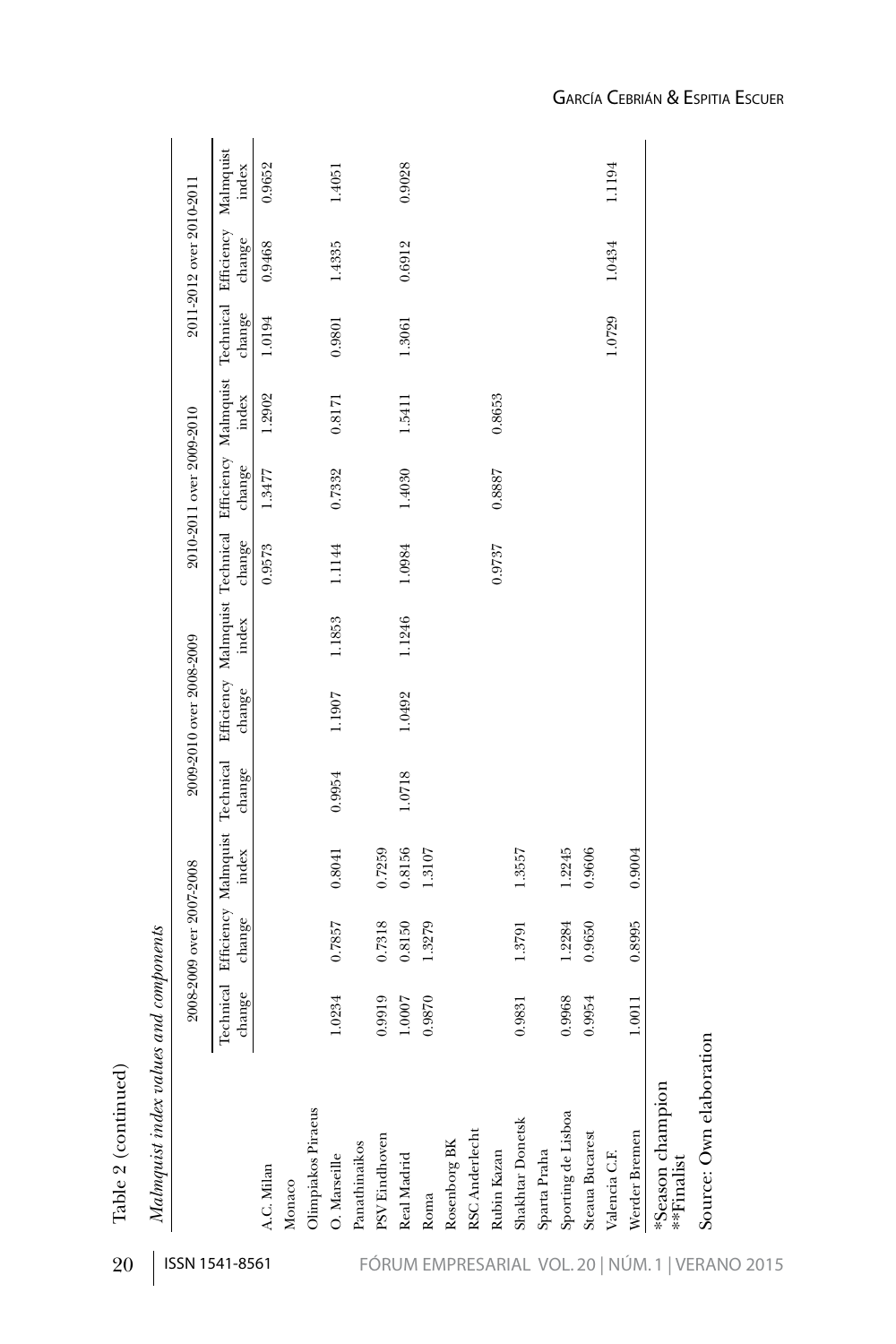TECHNICAL PROGRESS AND EFFICIENCY CHANGES IN FOOTBALL TEAMS...

Since there are some teams that have participated in the competition during all of the seasons analyzed in this study, it was considered appropriate to comment on the influence that the experience gained by these particular teams. First, concerning the possible relationship between experience and sports results, it should be noted that teams positioned as finalists in at least one of the seasons and the teams that have participated in all, or all but one, of the competitions, practically coincide. Lyon and Real Madrid have participated in all of them and have not reached any of the finals during the years covered by this study. Liverpool and A.C. Milan are the only teams in the sample that have won or been runners up in the competition that have been absent from the competition for more than two of the seasons during this period.

Table 3

| Ajax                   | 0.9746 | Liverpool               | 0.9504 |
|------------------------|--------|-------------------------|--------|
| Arsenal*               | 1.0899 | $L$ yon $*$             | 0.9899 |
| Atlético de Madrid     | 0.8623 | Manchester United*      | 0.9856 |
| <b>Basilea</b>         | 1.3023 | A.C. Milan              | 1.0570 |
| Bayern München         | 1.0452 | Monaco                  | 1.3559 |
| Benfica                | 0.8894 | Olimpiakos Piraeus      | 1.0203 |
| Celtic                 | 0.9781 | O. Marseille            | 1.0529 |
| Chelsea*               | 1.0721 | Panathinaikos           | 0.9602 |
| <b>CSKA</b> Moscu      | 0.8497 | <b>PSV Eindhoven</b>    | 0.9942 |
| Deportivo de La Coruña | 1.2884 | Real Madrid*            | 1.0342 |
| F.C. Barcelona*        | 1.1146 | Roma                    | 1.0641 |
| F.C. Dynamo Kyiv       | 1.1660 | Rosenborg BK            | 0.9866 |
| F.C. Porto             | 0.9663 | <b>RSC</b> Anderlecht   | 1.0268 |
| Fenerbahce             | 1.1011 | Rubin Kazan             | 0.8653 |
| Fiorentina             | 1.4545 | <b>Shakhtar Donetsk</b> | 1.3557 |
| Girondins              | 0.7973 | Sparta Praha            | 0.9241 |
| G. Rangers             | 1.1809 | Sporting de Lisboa      | 1.2245 |
| Inter*                 | 1.0913 | Steaua Bucarest         | 0.9857 |
| Juventus F.C.          | 0.9707 | Valencia C.F.           | 1.1136 |
| Lille                  | 0.7956 | Werder Bremen           | 0.9820 |

*Average Malmquist index for the teams in the simple for the period studied*

\*Teams that have participated in all, or all but one, of the seasons analyzed. Source: Own elaboration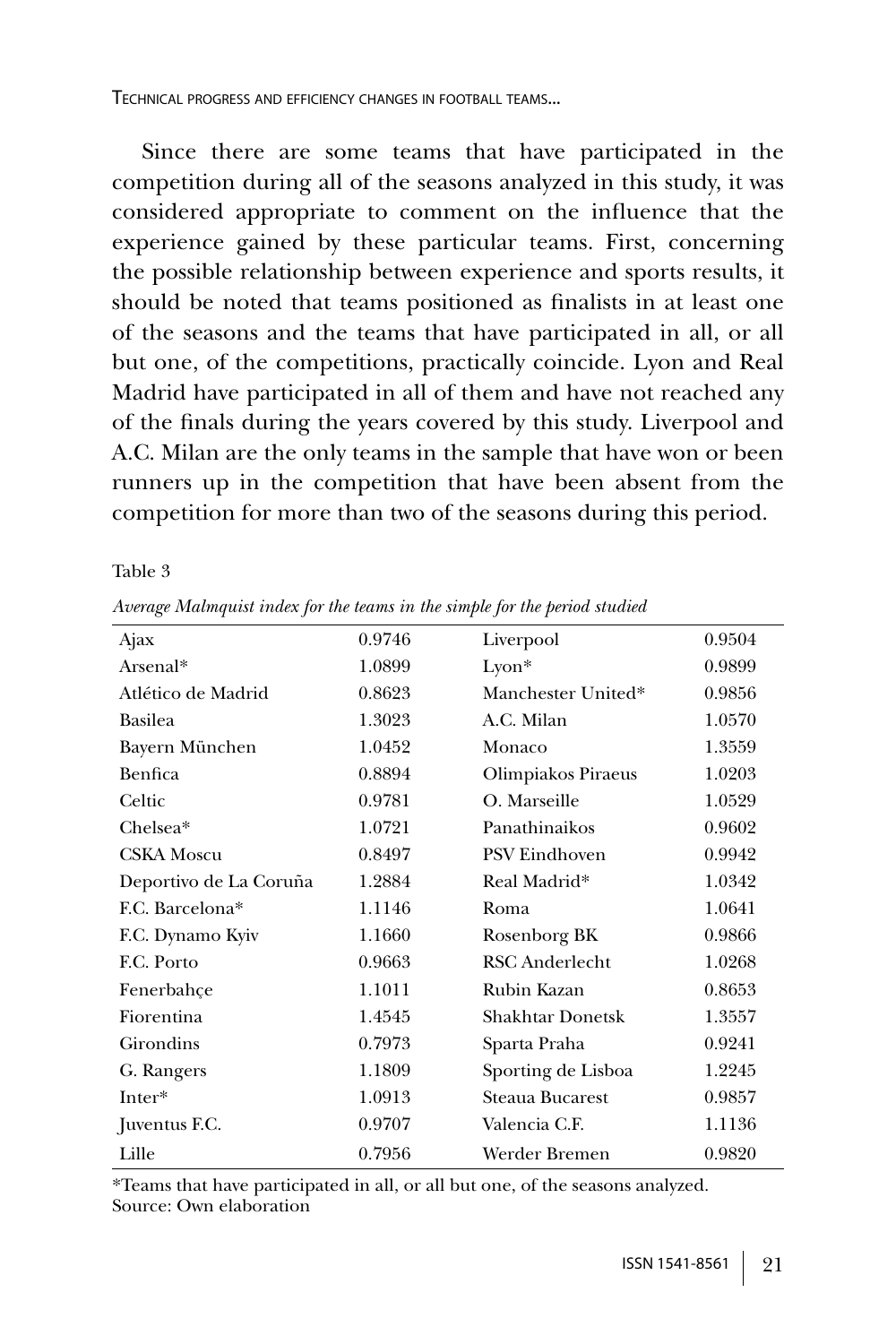One could also study the existence of a possible relationship between productivity changes and the experience of the teams in the UEFA Champions League. For this reason, Table 3 exhibits the average Malmquist index for all of the teams in the sample. In reality, these calculations represent the average of the index for the teams and not the index value if the first and last seasons considered were consecutive, since this was the case for only nine of the teams. The results obtained from this study appear to show a higher percentage of teams with an average Malmquist index greater than one for those teams participating in all seasons than among the rest.

An analysis of the disaggregated results presented in Table 2 shows that teams with a Malmquist index greater than unity did not participate in the competition the following season (Celtic in 2004- 2005, Ajax in 2005-2006, Bayern München in 2006-2007, A.C. Milan in 2007-2008, Fanerbahçe in 2008-2009, F.C. Dynamo Kyiv in 2009- 2010 and Bordeaux in 2010-2011, among others). Findings show teams with only one Malmquist index for the period studied being greater than one (Deportivo de La Coruña, Monaco, Fiorentina, G. Rangers, Shakhtar Donetsk, and Sporting de Lisboa). Conversely, teams with extensive experience in the UEFA Champions League frequently show Malmquist indices less than unity for the seasons studied (Arsenal in 2005-2006, 2006-2007, 2008-2009, and 2009- 2010; Chelsea in 2006-2007, 2007-2008, and 2009-2010; Barcelona in 2007-2008, 2008-2009, and 2011-2012; Inter in 2005-2006, 2007- 2008, 2008-2009, and 2011-2012; Lyon in 2008-2009 and 2010-2011; Manchester United in 2005-2006, 2006-2007, 2007-2008, 2008- 2009, and 2010-2011; and Real Madrid in 2005-2006, 2007-2008, 2008-2009, and 2011-2012). Consequently, a decisive relationship between productivity changes and permanence in the competition is missing; there appears to be evidence that productivity increases do not guarantee the presence of an inexperienced team in the following season. However, if the teams manage to maintain their presence in the UEFA Champions League competition over time, decreases in productivity do not affect the continuity of the teams in the competition. Since access to the tournament depends on the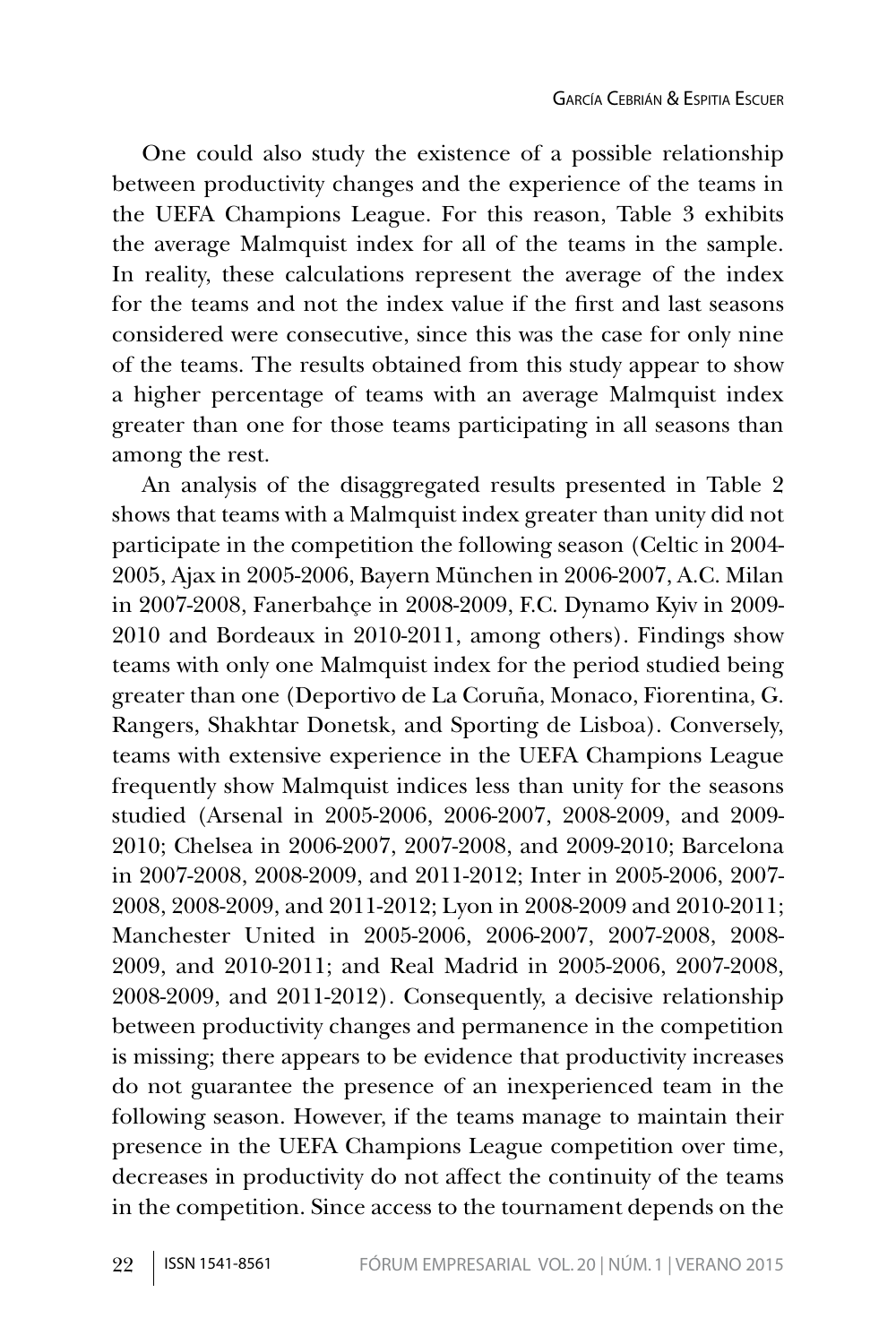team's results in the domestic competition of the previous season, productivity in the domestic competition could be determining the presence of the teams in the UEFA Champions League for the following season. If the permanence effect originates in the national competition, no association will be observed between productivity and results in the UEFA Champions League.

### **CONCLUSIONS**

In this study, we have calculated the efficiency, technology, and productivity changes of game play by the teams participating in the UEFA Champions League between 2003 and 2012. Although this is a labor intensive industry that performs a physical activity besides, the purpose of this article was not to assess the physical performance of the players, but to adopt a purely economic perspective. The teams that in one season have experienced increases in productivity have been able to obtain the same output as in the previous one, but using fewer resources and, thus, by reducing the consumption of inputs, increase profits.

First, from the results obtained from the study it follows that, both on average and individually, neither productivity nor efficiency or technical change show a consistent progression. Therefore, no team has reached the state of absence of waste where it would be consistently located on the isoquant and productivity would increase by the same percentage as the technical progress. Consequently, in view of this situation of excess use of resources, it could be said that the UEFA Champions League is a competition in which teams bear the cost of those excess resources and there is a potential savings for all of them in their utilization.

Secondly, it has been found that the finalists of the competitions studied in this paper do not coincide with those with the highest Malmquist indices for the season, and do not even exhibit index values greater than unity in all of the seasons. Therefore, one could conclude that the UEFA Champions League is a type of competition that does not reward the efficient use of resources. However, the finalists with Malmquist indices greater than unity could indicate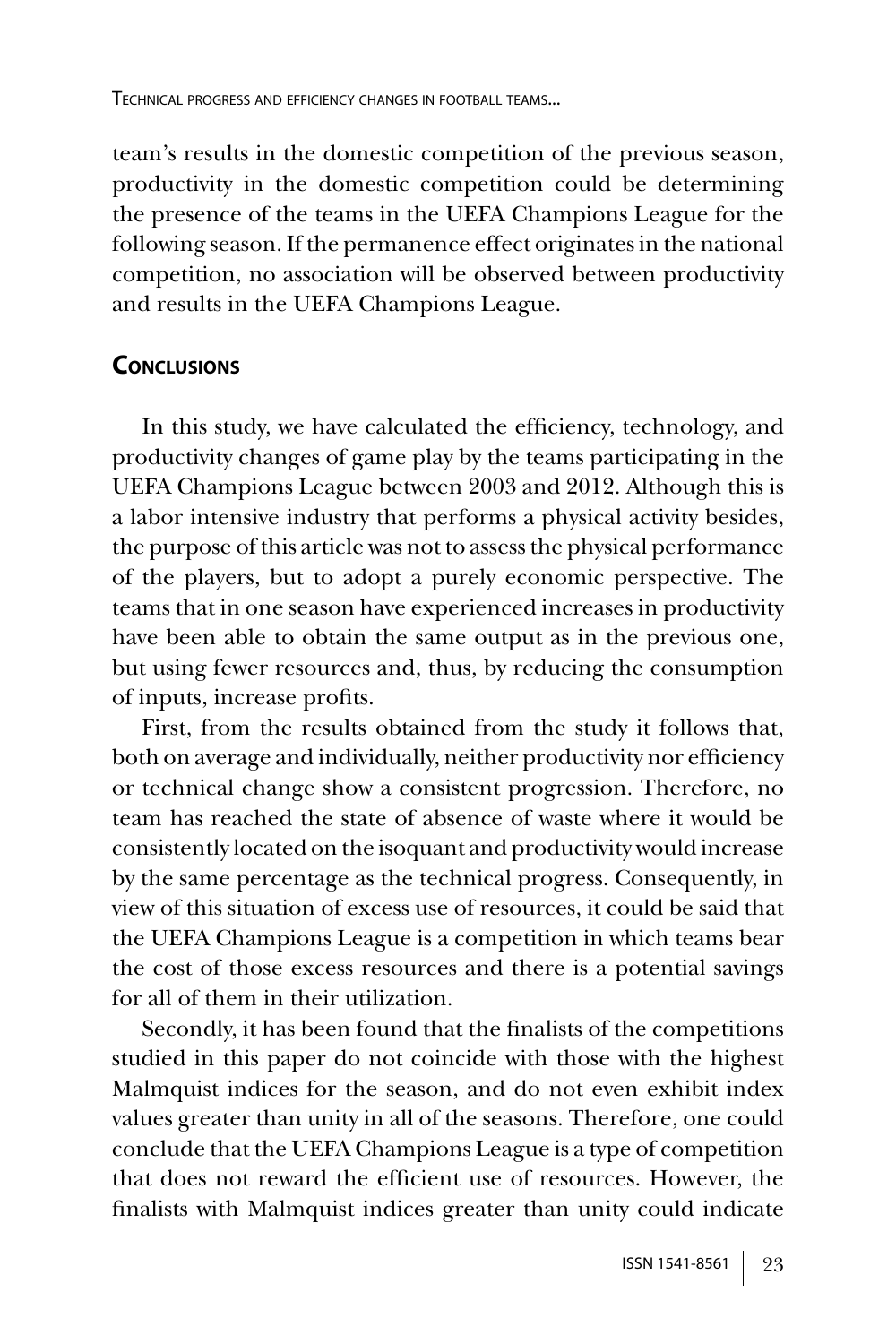the case in which teams wasted resources largely than their rivals with a higher value as well as the contrary. Since the index and its components measure changes in productivity, efficiency, and technology, and very productive and very efficient teams have little room for improvement, that would be reflected in values higher than one in the three ratios calculated in this study, but lower than those of the other teams with greater possibilities to improve the use of their inputs. However, none of the finalist teams in the sample studied had achieved an efficient use of resources while taking full advantage of the technical progress.

Finally, given that the teams participating in the UEFA Champions League are not the same every season, a study was undertaken to determine whether prolonged permanence in the competition and the experience derived thereof may have some effect on both the sports results achieved by those teams and on their productivity. On one hand, evidence of the relationship between experience and success was found considering almost all of the teams that have been finalists in the seasons analyzed participated in all of them. On the other hand, there are no conclusive findings of a relationship between permanence in the competition and productivity. It is not enough for teams with a brief history in the UEFA Champions League to have a Malmquist index greater than one to stay in the competition for another season, while those that have participated for several years, have quite frequently had seasons in which their productivity declined. In short, the influence that the experience acquired through the on-going participation in the UEFA Champions League has on the issues raised in this paper requires more in-depth research, which, on one hand, should take into account that the teams that play in this competition were the highest ranked in their national competitions the previous season. Therefore, the number of seasons that they participate in European competition depends on their success in other tournaments; on the other hand, it may be worthwhile to ascertain whether there is a relationship between experience and productivity changes and which of these two variables influences the other.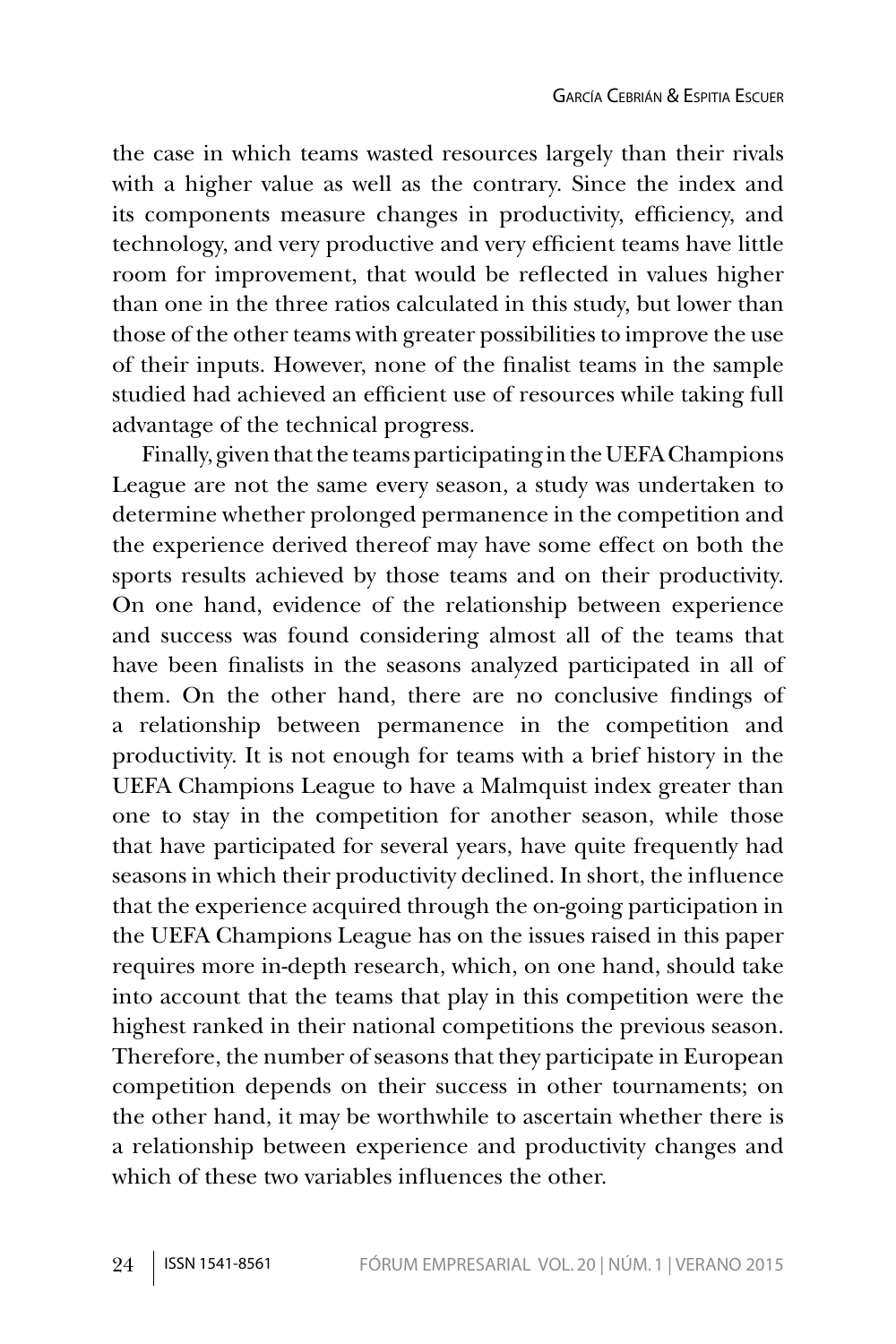TECHNICAL PROGRESS AND EFFICIENCY CHANGES IN FOOTBALL TEAMS...

### **REFERENCIAS**

- Brook, S. (2005). What do sports teams produce? *Journal of Economic Issues*, *39*(3), 792-797.
- Carmichael, F., & Thomas, D. (1995). Production and efficiency in team sports: An investigation of rugby league football. *Applied Economics*, *27*(9), 859-869.
- Carmichael, F., Thomas, D., & Ward, R. (2000). Team performance: The case of English premiership football. *Managerial and Decision Economics*, *21*(1), 31-45.
- Chen, Y., Cook, W. D., & Zhu, J. (2010). Deriving the DEA frontier for two-stage processes. *European Journal of Operational Research*, *202*, 138-142.
- Cook, W. D., Tone, K., & Zhu, J. (2014). Data envelopment analysis: Prior to choosing a model. *Omega*, *44*, 1-4.
- Dawson, P., Dobson, S., & Gerrard, B. (2000). Stochastic frontiers and the temporal structure of managerial efficiency in English soccer. *Journal of Sports Economics*, *1*(4), 41-362.
- Despotis, D. K. (2002). Improving the discriminating power of DEA: Focus on globally efficient units. *Journal of the Operational Research Society*, *53*(3), 314-323.
- Farrell, M. J. (1957). The measurement of productive efficiency. *Journal of the Royal Statistical Society*, *120*(Part III), 253-421.
- Golany, B., & Roll, Y. (1989). An application procedure for DEA. *Omega*, *17*(3), 237-250.
- Grosskopf, S. (1993). Efficiency and productivity. In H. O. Fried, C. A. K. Lovell, & S. S. Schmidt (Eds.), *The measurement of productive efficiency* (pp. 160-194). Oxford University Press.
- Hadley, L., Poitras, M., Ruggiero, J., & Knowles, S. (2000). Performance evaluation of national football league teams. *Managerial and Decision Economics*, *21*(2), 63-70.
- Kao, C., & Huang, S. N. (2008). Efficiency decomposition in twostage data envelopment analysis: An application to non-life insurance companies in Taiwan. *European Journal of Operational Research*, *185*, 418-429.
- Kao, C., & Huang, S. N. (2011). Decomposition of technical and scale efficiencies in two-stage production systems. *European Journal of Operational Research*, 211, 515-519.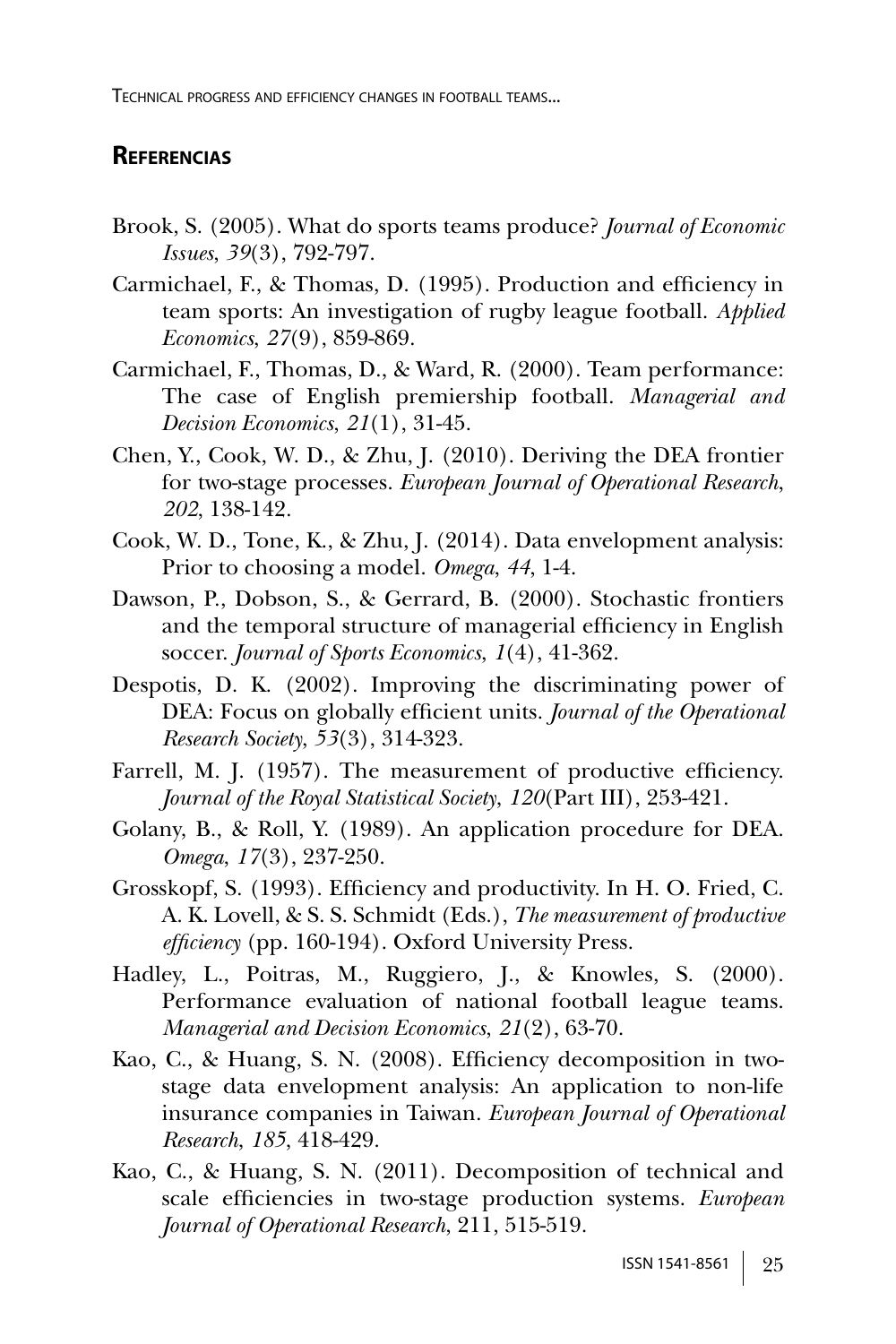- Keh, H. T., & Chu, S. (2003). Retail productivity and scale economies at the firm level: A DEA approach. *Omega*, *31*, 75-82.
- Lewis, H. F., Lock, K. A., & Sexton, T. R. (2009). Organizational capability, efficiency, and effectiveness in Major League Baseball: 1901-2002. *European Journal of Operational Research*, *197*, 731-740.
- Lovell, C. A. K., Walters, L. C., & Wood, L. L. (1994). Stratified models of education production using modified DEA and regression analysis. In A. Charnes, W. Cooper, A. Y. Lewin, & L. M. Seiford (Eds.), *Data envelopment analysis: Theory, methodology and application* (pp. 329-351). Springer, Netherlands: Kluwer Academic Publishers.
- Medina-Borja, A., & Triantis, K. (2011). Modeling social services performance: A four-step DEA approach to evaluate fundraising efficiency, capacity building, service quality and effectiveness in the non profit sector. *Annals of Operations Research*, DOI 10.1007/s10479-011-0917-0.
- Neale, W. C. (1964). The peculiar economics of professional sports. A contribuion to the theory of the firm in sporting competition and in market competition. *Quarterly Journal of Economics*, *78*(1), 1-14.
- Rottenberg, S. (1956). The baseball players' labor market. *Journal of Political Economy*, *64*, 242-258.
- Schofield, J. A. (1988). Production functions in the sports industry: An empirical analysis of professional cricket. *Applied Economics*, *20*(2), 177-193.
- Sexton, T. R., Silkman, R. H., & Hogan, A. J. (1986). Data envelopment analysis: Critique and extensions. In R. H. Silkman (Ed.), *Measuring efficiency: An assessment of data envelopment analysis,*  (pp. 73-105). [San Francisco, CA:] Jossey-Bass.
- Sexton, T. R., & Lewis, H. F. (2003). Two-stage DEA: An application to major league baseball. *Journal of Productivity Analysis*, *19*, 227- 249.
- Triantis, K. P. (2004). Engineering applications of data envelopment analysis. Issues and opportunities. In W. W. Cooper, L. M. Seiford, & J. Zhu (Eds.), *Handbook on Data Envelopment Analysis*, (pp. 401-441). [Boston, MA:] Kluwer Academic Publishers.